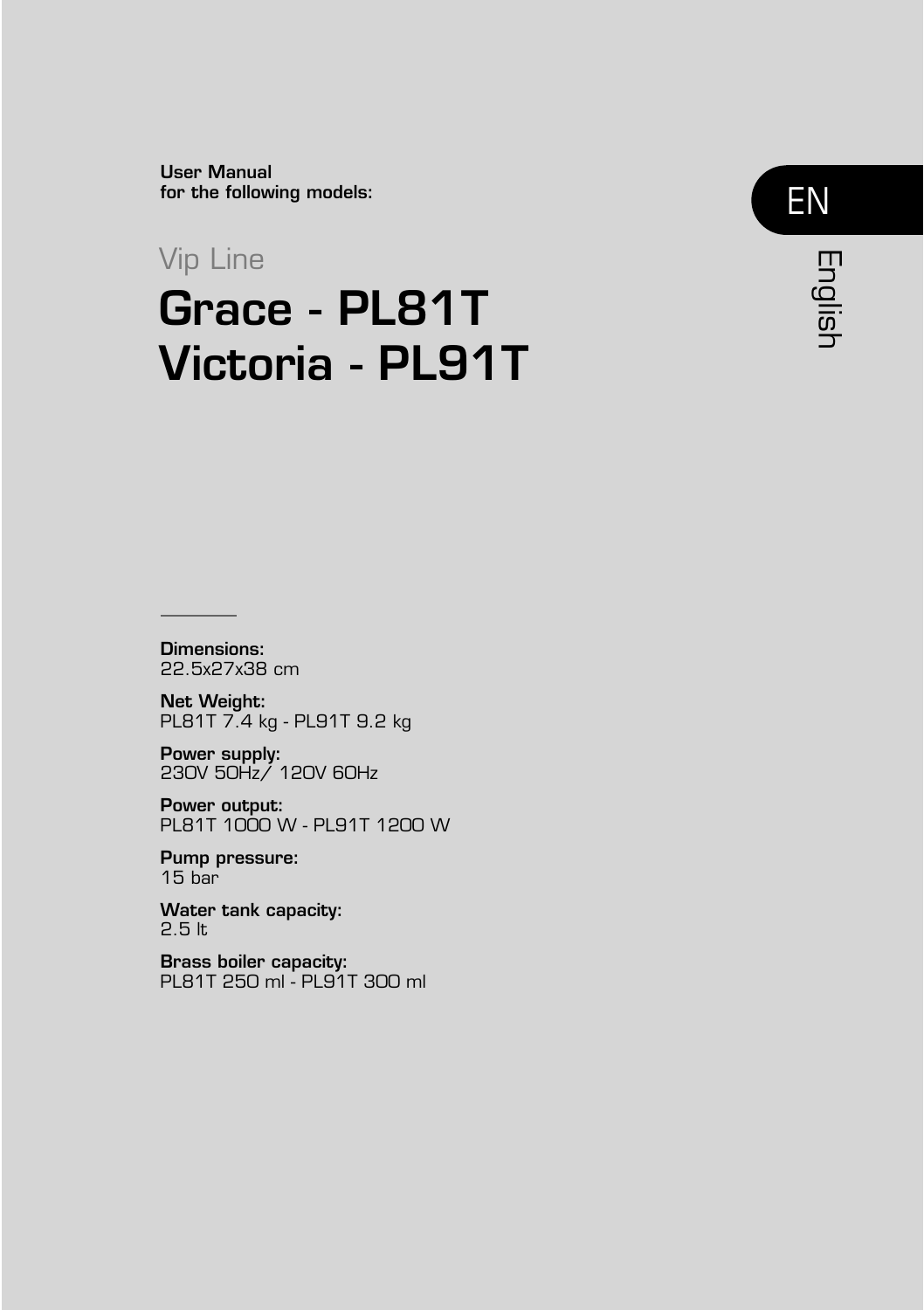2

.........



Careful design and choice of components are the secret of the excellent performance of all our models. We develop our products with the technology applied only to the best professional machines. The materials used meet very high standards of quality and reliability to provide you with durable, and long-lasting products.

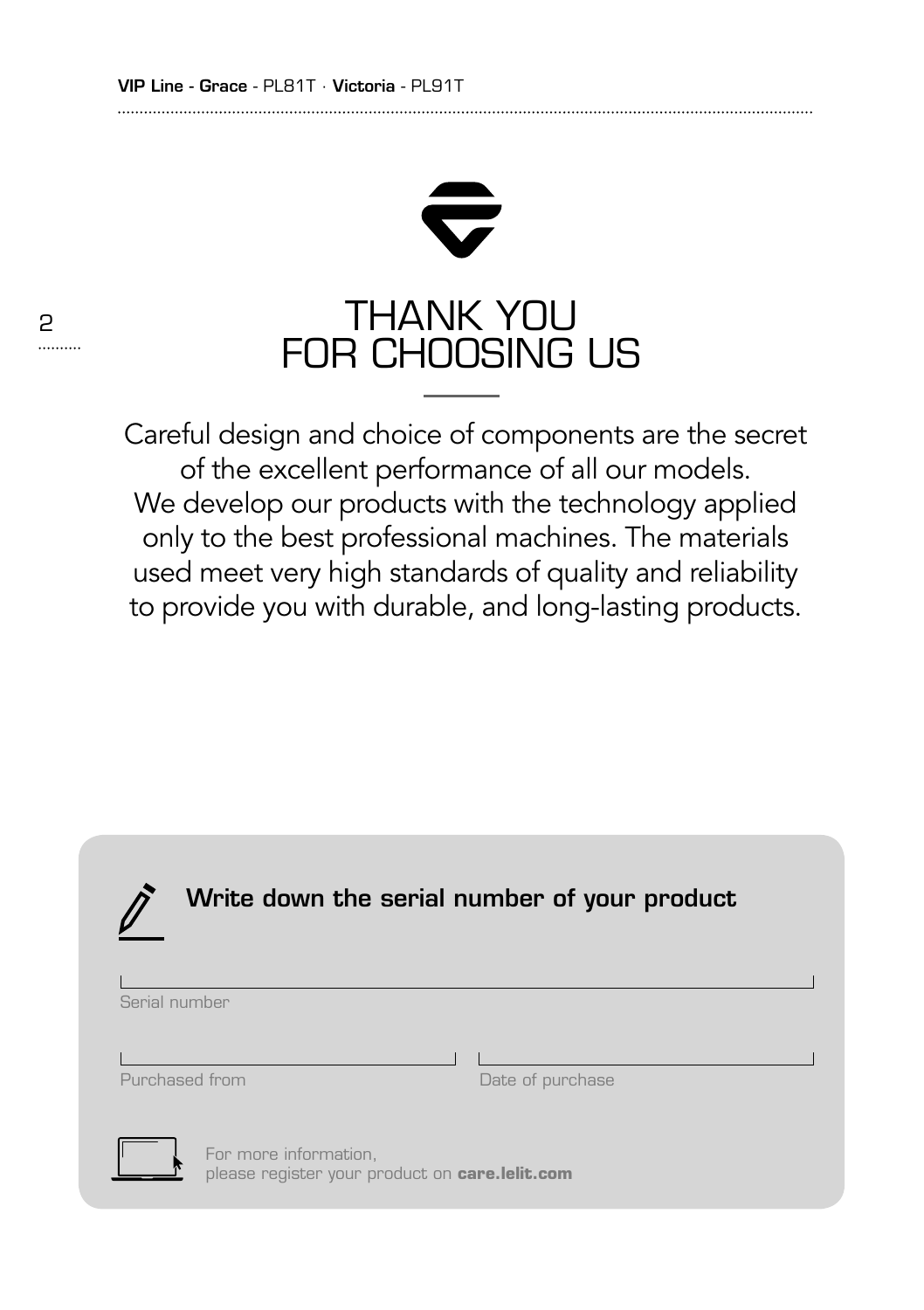|  | $\widehat{\boldsymbol{\nabla}}$ Lelit Espresso - English $\,\blacksquare\,$ |  |
|--|-----------------------------------------------------------------------------|--|
|  |                                                                             |  |

# **Index**

| <b>Safety notes</b>               | 4  |
|-----------------------------------|----|
| <b>Main specifications</b>        | 9  |
| <b>LCC - Lelit Control Center</b> | 10 |
| <b>Product overview</b>           | 11 |
| Instructions for use              | 12 |
| The art of Espresso coffee        | 18 |
| <b>Cleaning and maintenance</b>   | 22 |
| Solving the most common problems  | 24 |
| <b>Warranty terms</b>             | 25 |

3<br>--------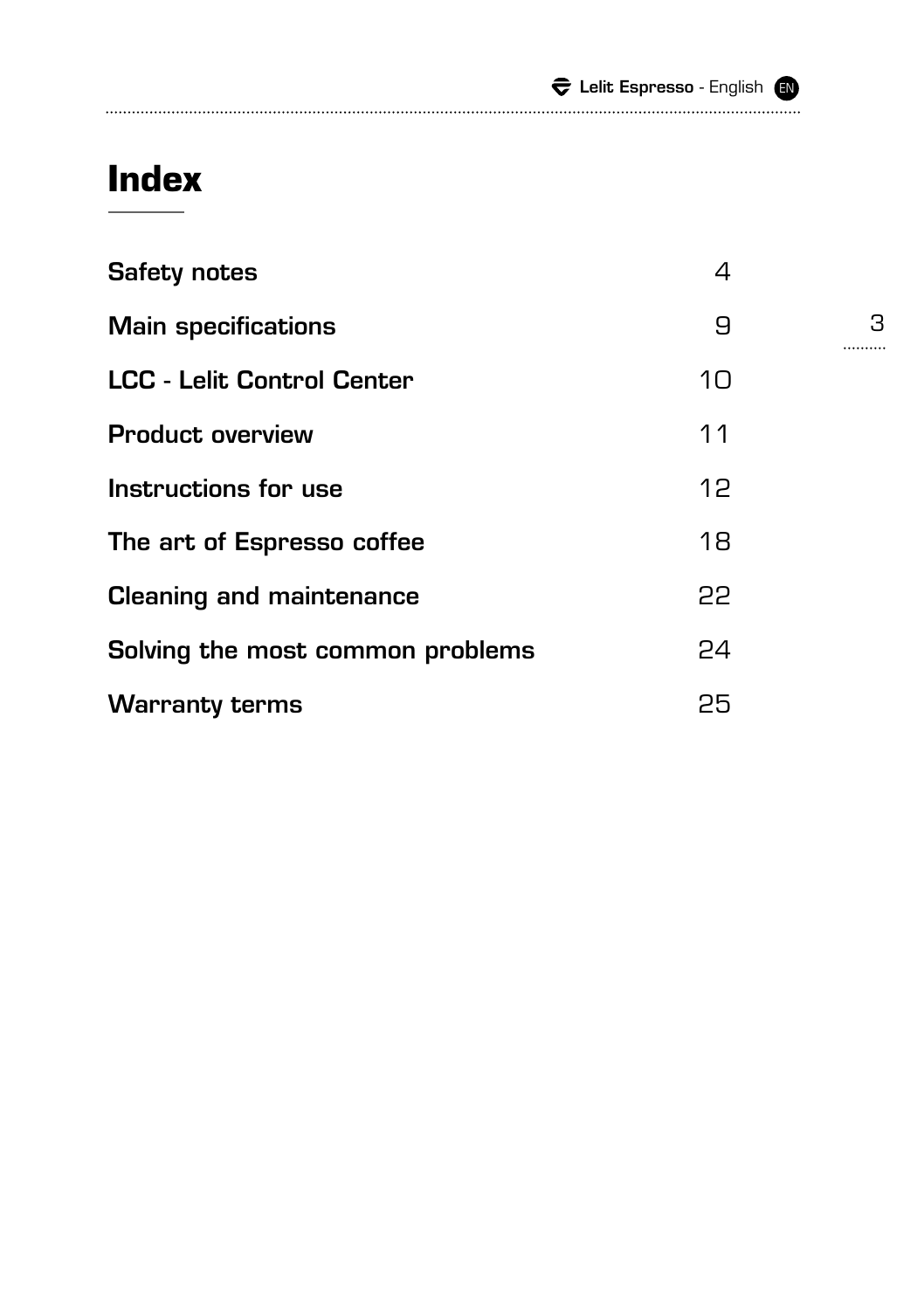# 01. **Safety notes**

 $4$ 

Warnings - Please read carefully before use. This espresso machine is suitable for the preparation of 1 or 2 cups of coffee; it is equipped with a multi-directional wand for dispensing steam and hot water. The controls on the front panel have easy understandable symbols. The machine is designed for domestic use and is not suitable for continuous professional use. The noise rating of the unit does not exceed 70 dB (A). The data and images shown are subject to change without notice in order to improve the performance of the machine.

### Symbols used

It is absolutely essential to observe the following warnings and symbols:



**Shock hazard.** *Failure to comply may cause electric shock with danger to life.*



**Burn hazard.** *Failure to comply may cause severe burns.*



**Caution.** *Failure to comply may cause damage to the appliance.*



**Please Note.***This symbol indicates important advice and information for the user.*

### Numbers in brackets

The numbers in brackets refer to the key provided in the description of the appliance in **Chapter 04 "Product overview"** and to the pictures in the **Quick start guide** attached.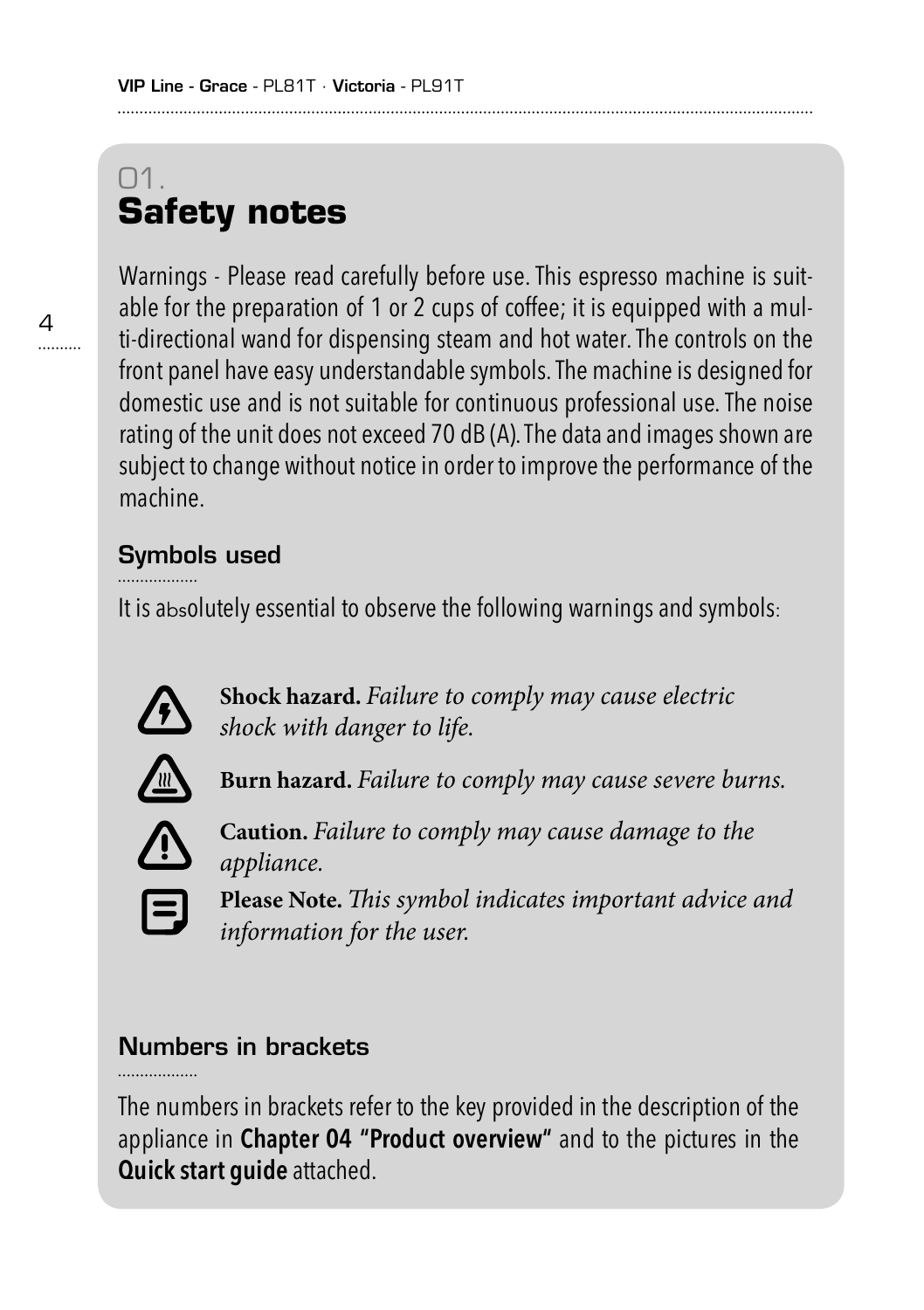# IMPORTANT **SAFEGUARDS**

# General warnings

*This manual is an integral and essential part of the product. Please read all these warnings carefully as they provide important information on safe installation, use and maintenance. These instructions should be carefully retained for future reference.*

- This appliance can be used by children aged from 8 years and above and persons with reduced physical, sensory or mental capabilities or lack of experience and knowledge if they have been given supervision or instruction concerning use of the appliance in a safe way and understand the hazards involved. Children shall not play with the appliance. Cleaning and user maintenance shall not be made by children without supervision.

- This appliance can be used by children aged from 8 years and above if they have been given supervision or instruction concerning use of the appliance in a safe way and if they understand the hazards involved. Cleaning and user maintenance shall not be made by children unless they are older than 8 and supervised. Keep the appliance and its cord out of reach of children aged less than 8 years.

- Appliances can be used by persons with reduced physical, sensory or mental capabilities or lack of experience and knowledge if they have been given supervision or instruction concerning use of the appliance in a safe way and understand the hazards involved. Children shall not play with the appliance.

- This appliance is intended to be used in household and similar applications such as: staff kitchen areas in shops, offices and other working environments; farm houses; by clients in hotels, motels and other residential type environments; bed and breakfast type environments.

- The appliance is only designed for making espresso coffee or hot drinks using the hot water or steam tubes and for pre-heating cups.

5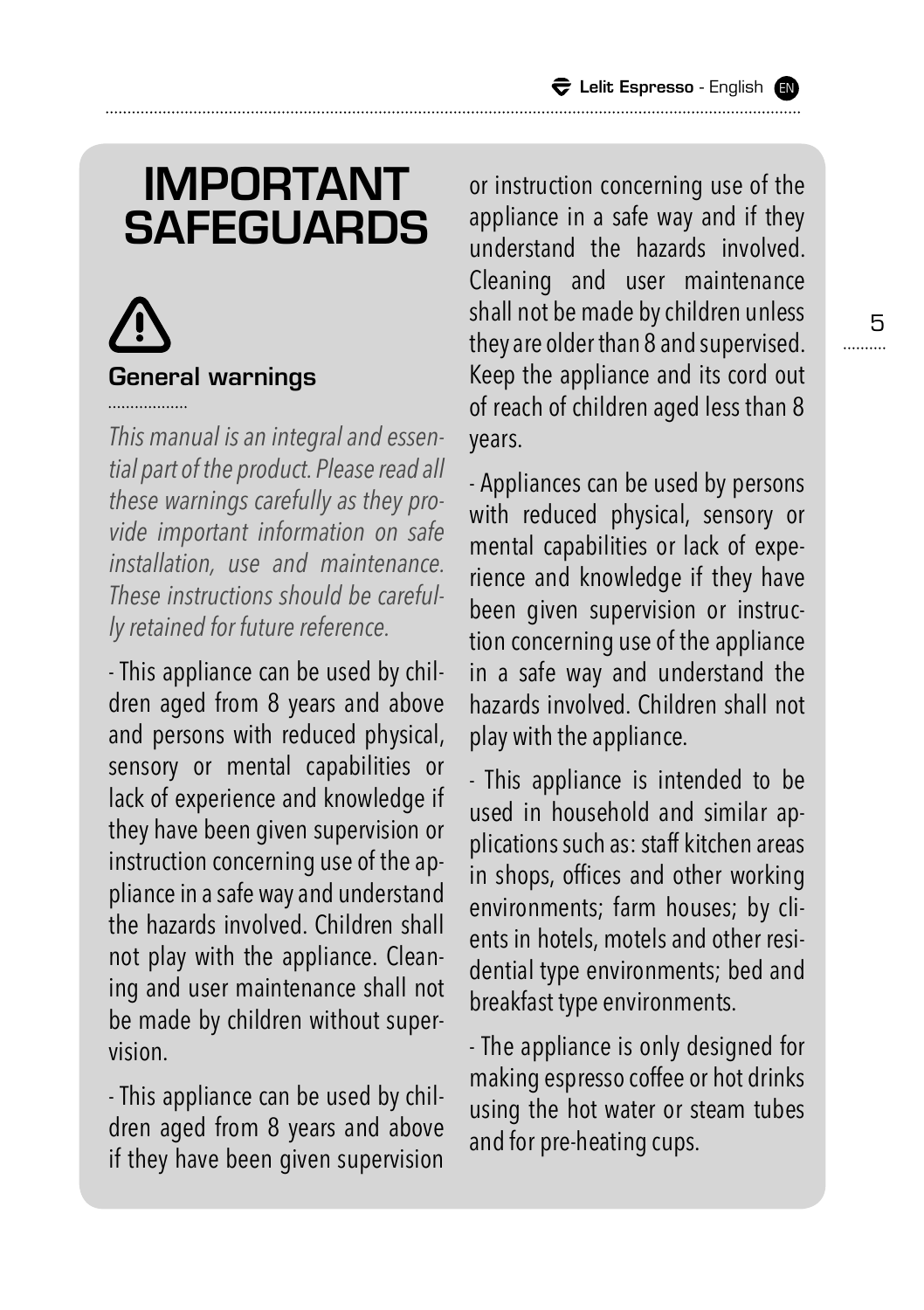- Store the packaging material (plastic bags, polystyrene, etc.) out of the reach of children.

- The appliance is only designed for making espresso coffee or hot drinks using the hot water or steam wands and for pre-heating cups.

- Any use other than that described above is improper and could be hazardous; the manufacturer accepts no liability whatsoever for any damage arising from improper use of the appliance.

- This appliance is not intended for use by persons (including children) with reduced physical, sensory or mental capabilities, or lack of experience and knowledge, unless they have been given supervision or instruction concerning use of the appliance by a person responsible for their safety.

- Children must not be allowed to play with the appliance.

- The appliance must not be left unattended or used outdoors.

- The appliance should not be immersed in water or cleaned by spraying.

- The appliance must not be exposed to atmospheric agents (rain, sun, ice).

- If the appliance is stored in rooms where the temperature can go below freezing, the tank and the water pipes must be emptied.

- All the packing material (plastic bags, polystyrene, etc.) should be keep out of the reach of children.

- No liability is accepted for the use of unauthorized spares and/or accessories.

- No liability is accepted for repairs not carried out by authorized service centres.

- The manufacturer accepts no liability for tampering with any of the appliance components.

In all the above cases the warranty will be void.



*As with all electrical appliances,*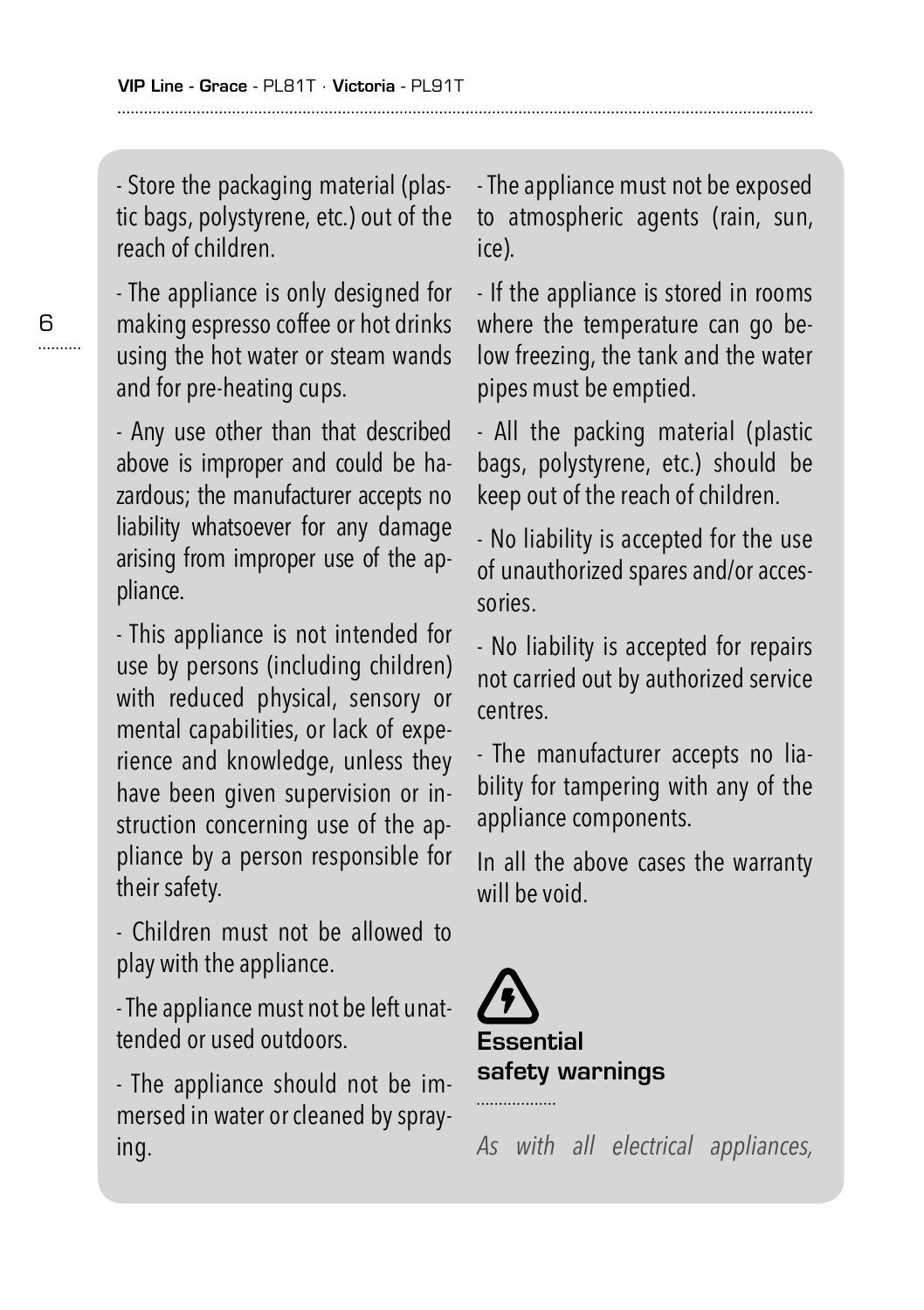*the risk of electric shock cannot be excluded, therefore, the following safety warnings should be carefully observed.*

- To avoid spilling the connector, never pull the power cord.

- Always attach plug to appliance first, then plug cord into the wall outlet.

- To disconnect the appliance, turn any control to "off", then remove plug from wall outlet.

- In the event of any fault or malfunction, do not attempt to carry out repairs. Switch the appliance off, remove the plug and contact the Service Centre.

- In the event of damage to the plug or the power cord, do not operate the appliance, these should be replaced only and exclusively by the Service Centre.

- Unplug from outlet when not in use.

- Before cleaning the exterior surfaces of the appliance, putting on or taking off parts, switch it off, remove the plug from the outlet and allow to cool.

- To reduce the risk of injury do not drape cord over the counter top or table top where it can be pulled on by children or tripped over unintentionally.

- Do not let cord touch hot surfaces.

- Do not let cord hang over edge of table or counter.

- The use of accessory attachments not recommended by the appliance manufacturer may result in fire, electric shock or injury to persons.

- Do not place on or near a hot gas or electric burner, or in a heated oven.

- Before switching on, ensure that the power supply voltage corresponds to that indicated on the plate on the base of the appliance and that the power supply is properly earthed.

- Do not tamper with the appliance. Contact an authorized technician or the nearest service centre for any problem.

- Do not touch the appliance if your hands or feet are wet.

- Do not touch the plug with wet hands.

- Ensure that the electrical outlet is

7 .........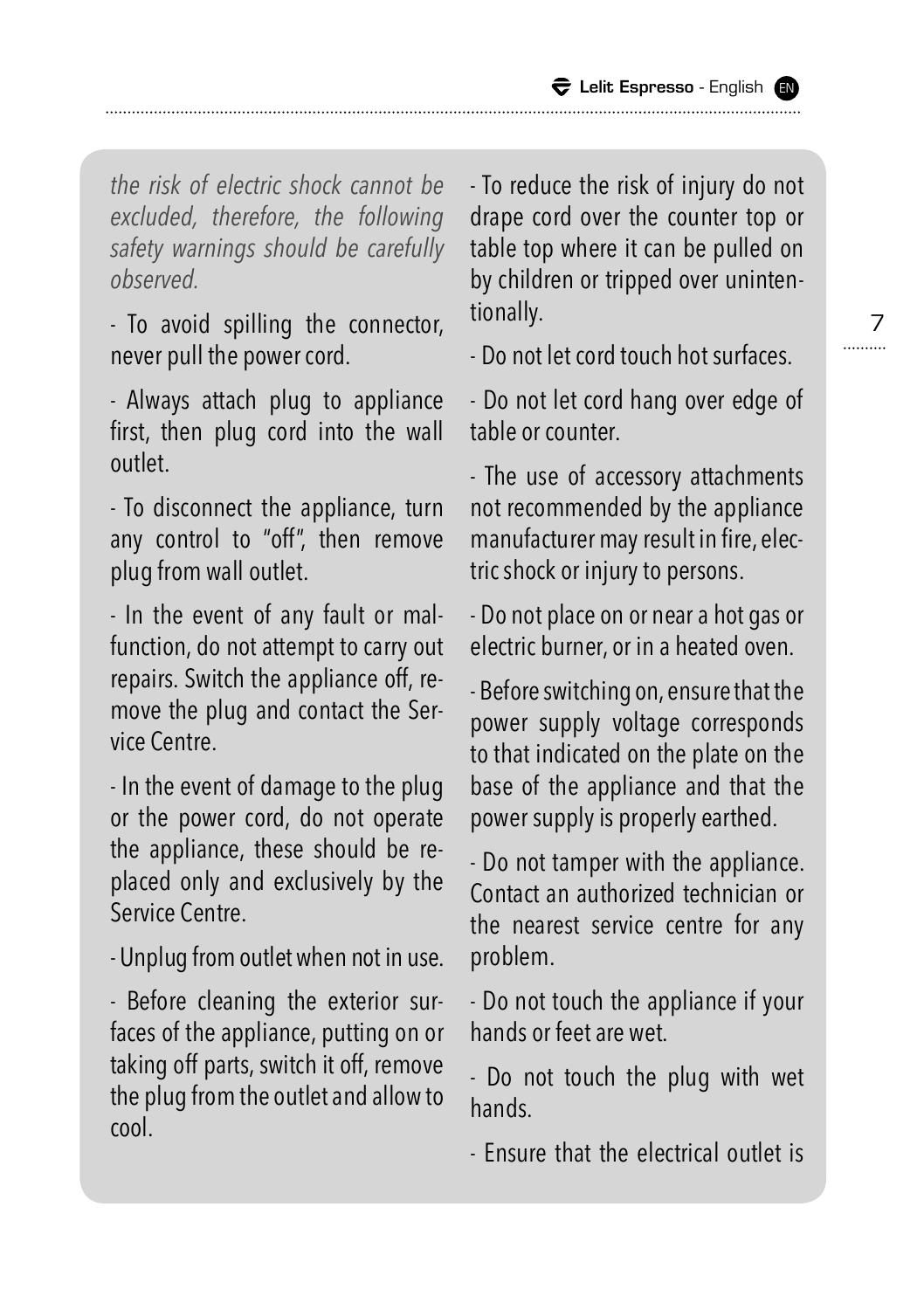always freely accessible so that the plug can be easily removed when necessary.

- When removing the plug, always hold it directly. It should never be removed by pulling on the power cord, as this can cause damage.

- To protect against fire, electric shock and injury to persons do not immerse cord, plugs in water or other liquid.

- Do not use adapters, multiple sockets or extension cords. If their use is unavoidable, use simple adapters or multiple sockets and extension cords that conform to current safety standards, taking care not to exceed the current limit marked on the simple adapter or extension cord, or the maximum capacity of the multiple socket.



*This appliance produces hot water and steam; therefore the following safety warnings should be strictly observed.*

- Warning: hot surfaces remain hot for a certain time also after use.

- Take care to avoid contact with water spray or jets of steam.

- When the appliance is switched on, do not touch the cup warming plate as it is hot.

- Never direct the steam or water spray towards your body.

- Be careful when touching the steam/ hot water dispensing wand (13).

- Never remove the filter holder (f) during operation.

- The parts labelled "CAUTION HOT" are very hot, so approach and operate them with maximum caution.

- Only place cups and glasses for use with the coffee machine on the cup warmer (9). Other objects should not be placed there.

- Dry the cups thoroughly before placing them on the cup warmer (9).

# SAVE THESE **INSTRUCTIONS**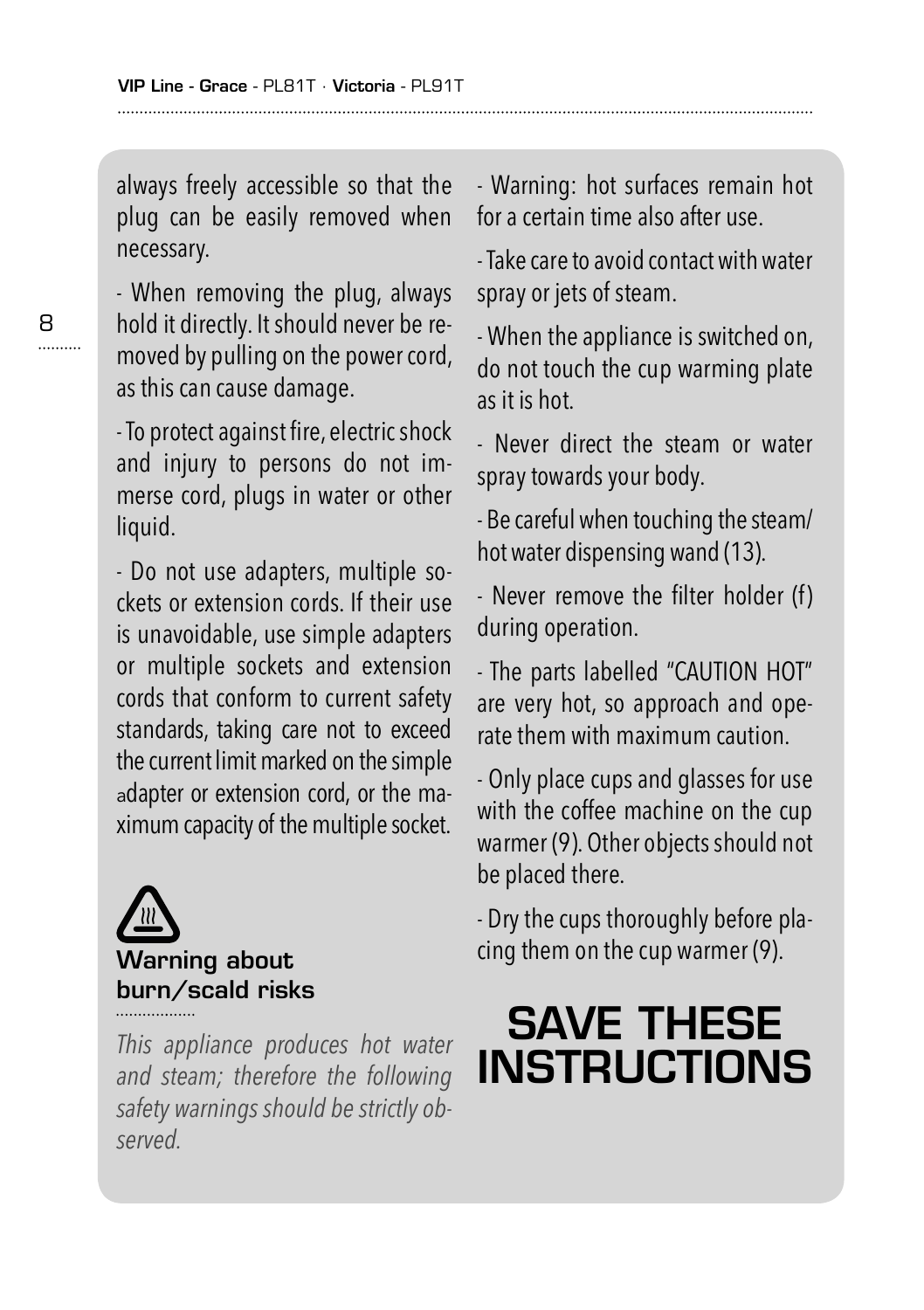. . . . . . . . . .

# 02. **Main specifications**

We design our machines based on our customers' needs. We are sure that the features selected for this model will meet all your wishes, so you can make perfect tasting espresso for yourself and your guests.



### LCC (Lelit Control Center)

To adjust the boiler temperature and to control constantly the perfect settings for making coffee.



### Pre-brewing

To moisten the coffee for a few seconds before the start of the actual brewing stage. This compacts the coffee powder and improves the flow of the espresso.



### Coffee Slider

An innovative dispensing spout that can be used for both one or two cups and that allows the user to see the coffee cream on its way towards the cup.



### Backlit gauge

To keep an eye on the pressure in the dispensing circuit and know whether your espresso is being prepared in the right way.



 $\frac{1}{2}$ 

### Energy saving

Stainless steel For maximum hygiene in the kitchen and easy cleaning of the appliance. A simple wipe with a sponge and your machine will shine again.

When the machine is not used for a long time, it automatically enters the power-saving mode. This saves money for you and valuable resources for the planet.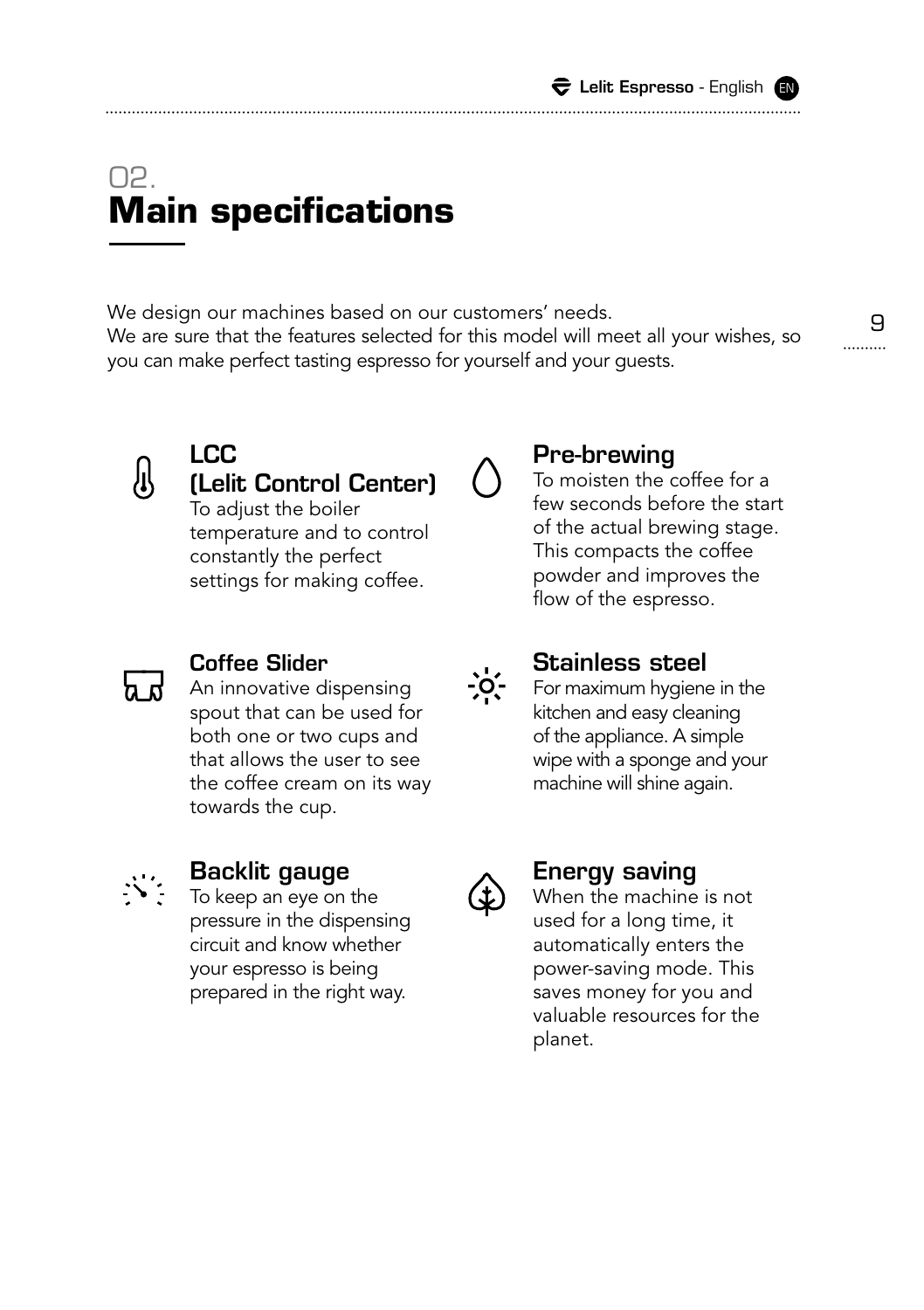# 03. **LCC - Lelit Control Center**

10

LCC (Lelit Control Center) is the brain of the new Lelit espresso machines. It has an elegant, graphic LED display of the latest generation. It controls all the functions of the machine and allows you to adjust the settings, as well as giving valuable tips on how to achieve the best results.

### LCC lets you manage a number of settings in your machine:

- The temperature of the coffee and hot water dispensed
- The temperature of the steam dispensed
- The ideal time taken to dispense the coffee
- Enabling/disabling of pre-brewing function

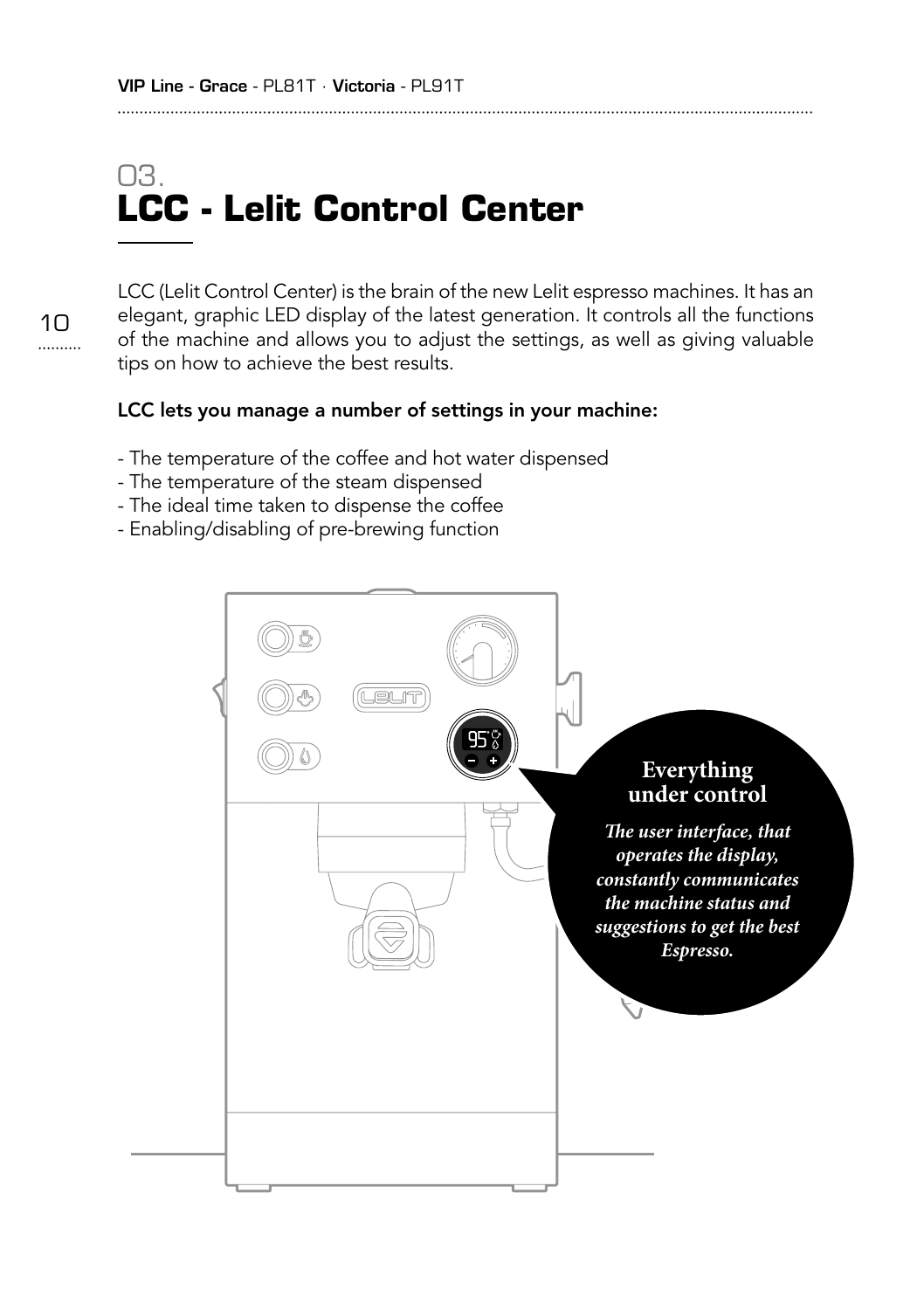# $\cap$ **Product overview**

Take your new espresso coffee machine out of the box and have a look at the various components and accessories designed for you. The numbers refer to the pictures in the **Quick start guide** attached.

- **1.** Water tank cover.
- **2.** On/off switch.
- **3.** Coffee switch.
- **4.** Steam switch.
- **5.** Hot water switch.
- **6.** Coffee distribution group.
- **7.** Self-cleaning cup-holding grate.
- **8.** Removable water drainage tray.
- **9.** Wide cup warmer.

**10.** Backlit brew pressure gauge.

**11.** Steam/hot water dispensing knob.

**12.** LCC (Lelit Control Center).

**13.** Multi-directional steam/hot water wand.

### What's in the box

. . . . . . . . . . . . . . . . .

- **a.** Plastic tamper
- **b.** Coffee measuring spoon
- **c.** Power cord
- **d.** Blind filter
- **e.** Paper pod filter (only for PL81T)
- **f.** Filter holder with filter for 1 and 2 cups
- **g.** Support for espresso cups
- **h.** LELIT Resin filter, cod. MC747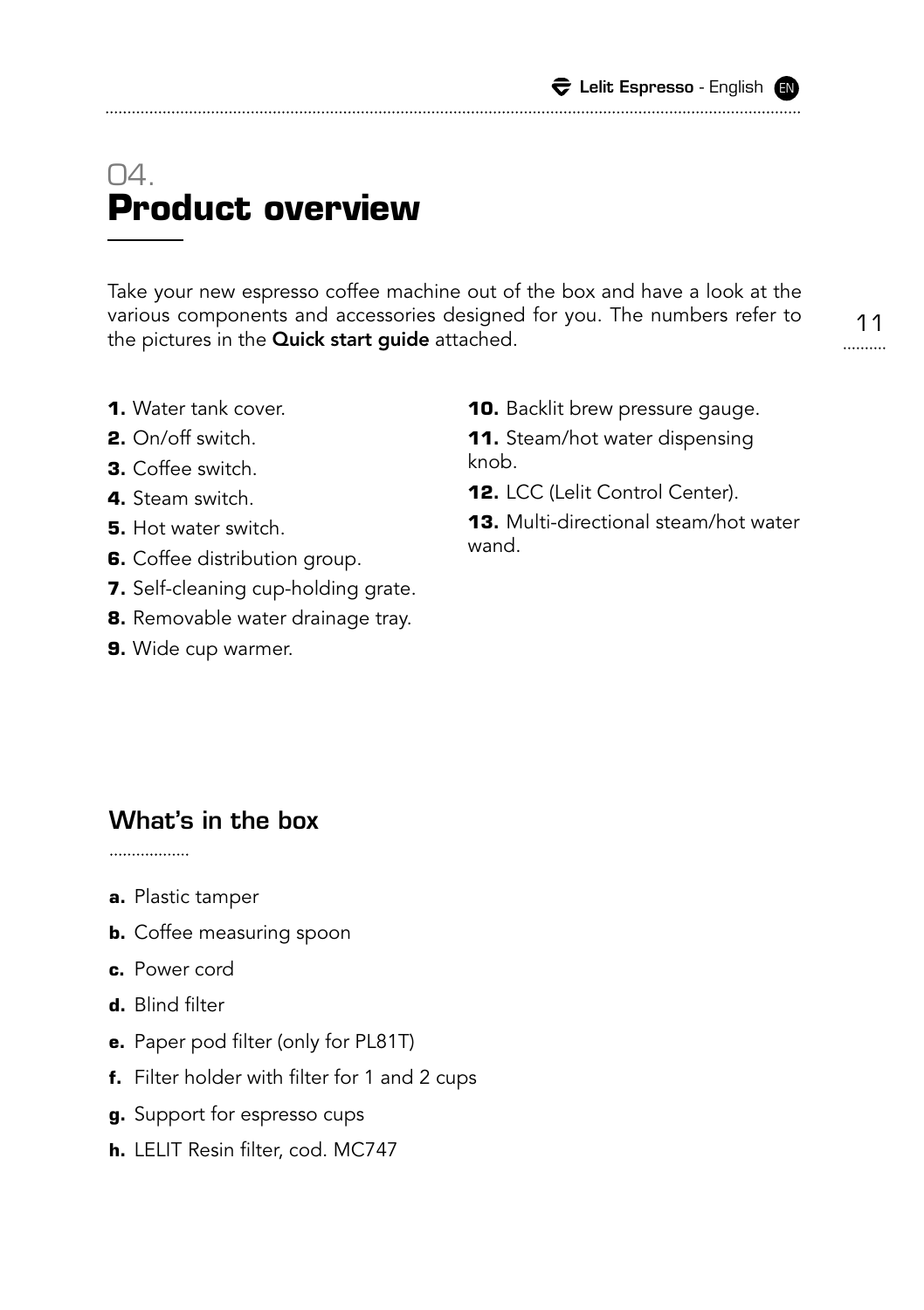# 05. **Instructions for use**

Lelit coffee machines are not automatic. To make a good cup of coffee, you must know how to use them properly and will need a bit of practice. Follow the instructions carefully. You can also refer to the **Quick start quide** where you will find illustrated instructions. You'll soon be making coffee just like in the cafes, with the ideal smooth, creamy texture you prefer.



*It is important to carefully follow these instructions the first time the machine is started, to ensure that it works properly. These instructions are only for the first*  time the machine is used. The instructions given in the subsequent chapters are *for all further use. For subsequent uses do not consider this chapter and follow the chapter Making an Espresso.*

### **A** Open the packaging

A.1 Open the packaging and place the machine on a flat surface.

**Be careful.** The unit weighs 7.4 kg (PL81T) - 9.2 kg (PL91T).

### **B** Water filling

**B.1** Remove the tank from its seating (1).

**B.2** Fill the tank with water at room temperature.

**B.3** Replace the tank in its seating.

 **Caution.** *The tank is fitted with a device that automatically detects the presence of water. When repositioning the tank, check that the tubes are not bent and that the filter is fully inserted into the end of one of them. In case of lack of water, the LCC will shows a warning signal. Follow the instructions in section B to refill the tank.*

### **C** Switch on the coffee machine

 **Caution.** *Ensure the power supply voltage is the same as that indicated on the information plate and that the supply system has an adequate circuit breaker.*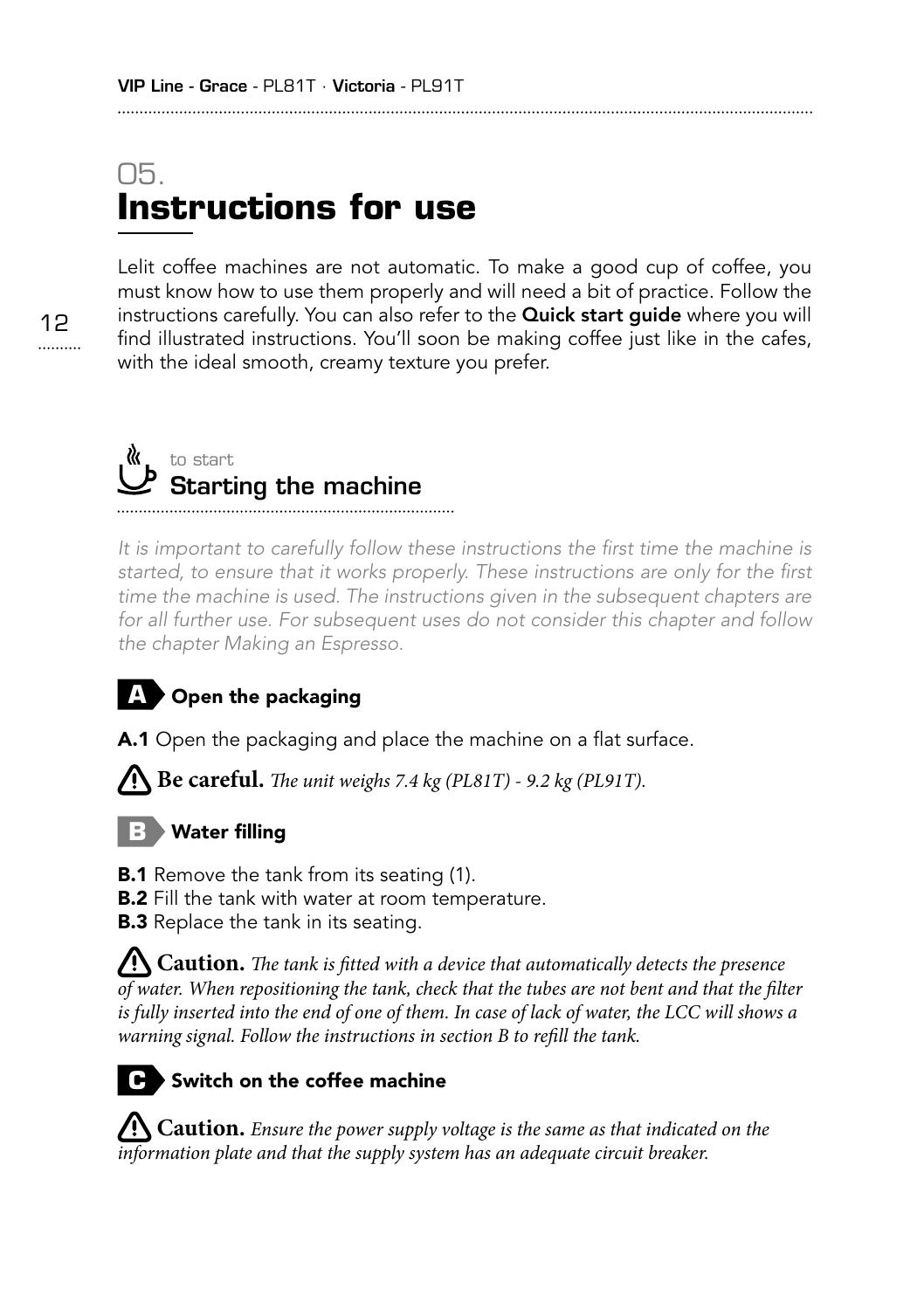**C.1** Connect one end of the power cord (c) to the socket in the machine and the other (plug) into the wall socket.

C.2 Turn on the espresso machine by pressing the main on/off switch (2). The display (12) will show the Lelit logo, the three switches and the gauge will go on for a short time.

 **Note.** *ONLY for the first time that the machine is switched on, the machine will start to fill the boiler automatically. During this operation, water will flow from the coffee distribution group for about 40 seconds and the Lelit logo will flash on the LCC display.*

**C.3** On the LCC display (12) you'll see the water boiler temperature flashing. This will grow until the set temperature will be reached.

C.4 Wait until the bar is fully loaded and "Ok" appears on the display. This way the machine will reach the set temperature.

C.5 After reaching the pre-set temperature, the bar will disappear. The machine will be ready for use.

### **D** Checking that the machine is working properly

### Coffee

**D.1** Insert the filter holder (f) without coffee firmly into the coffee distribution group (6), so as to align the handle with the padlock symbol on it.

 **Note.** *With a new machine, in order to reach this position, it is advisable to moisten the edge of the filter with water. After a short period of use, this position will be reached regularly without excessive effort.*

**D.2** Press the coffee switch (3) to dispense about half a litre of water. The display (12) will show the coffee icon and a countdown from the pre-set time for the coffee dispensing.

**D.3** When you've taken about half a litre of water, press the switch (3) to stop dispensing.

**E** Note. This procedure helps filling the hydraulic circuit completely and rinsing the circuit itself.

### Hot water

**D.4** Place a jug under the steam/hot water wand (13).

**D.5** Press the hot water switch (5). The pump starts and the water icon appears on the display (12), accompanied by the indication to rotate the steam/hot water knob (11). D.6 Turn the steam/hot water knob (11) counterclockwise.

**D.7** As soon as water comes out of the wand (13), rotate the knob (11) clockwise to close it and press the switch (5) again to stop the function.

### Steam

**D.8** Point the steam/hot water wand (13) onto the cup-holding grate (7).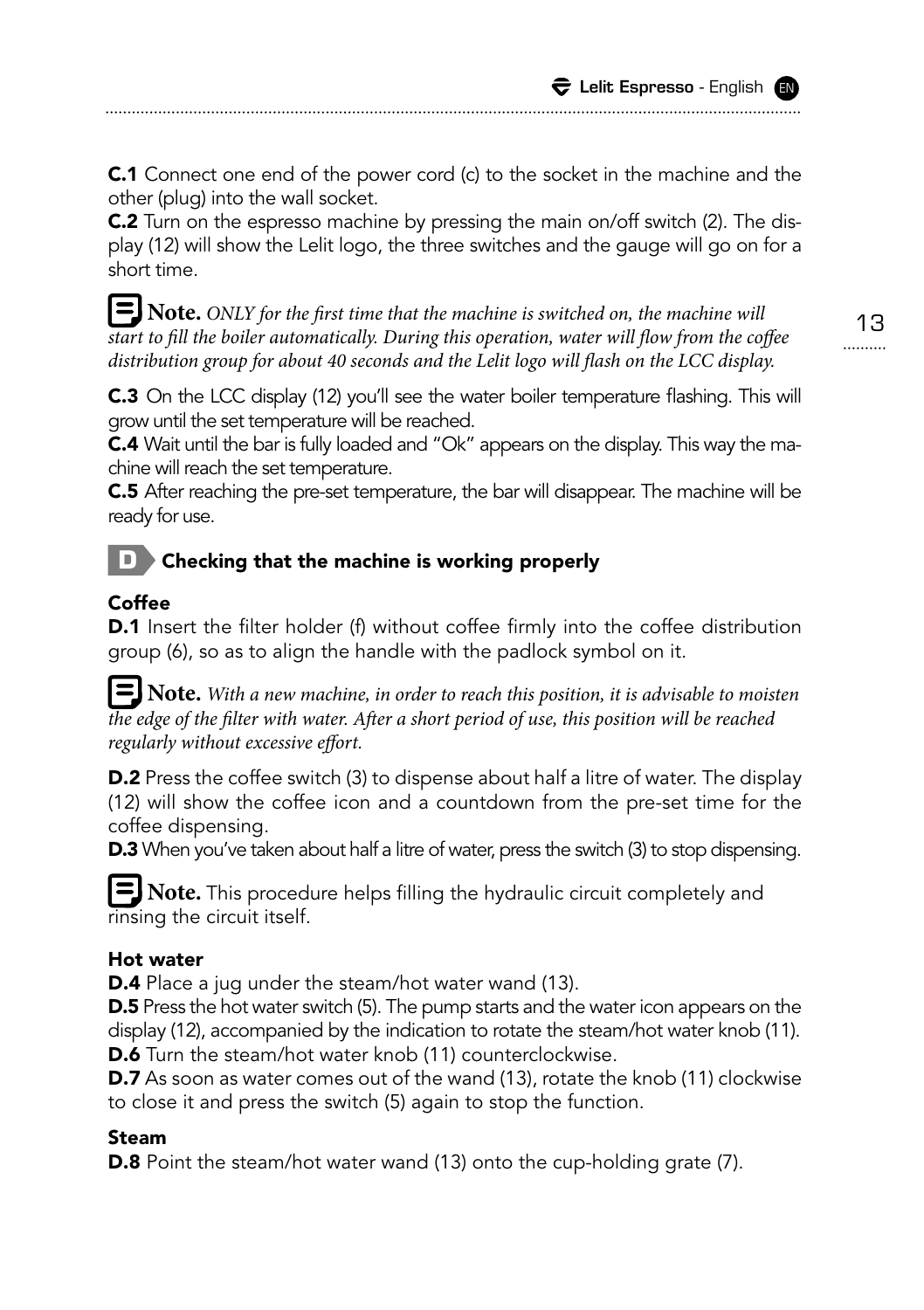D.9 Press the steam switch (4). The LCC display (12) will flash, showing the water temperature in the boiler. Wait until the bar is complete, so that the machine reaches the operating temperature for steam dispensing.

**D.10** When the desired temperature has been reached, the bar will disappear and the steam icon will appear, accompanied by an indication to turn the steam/ hot water knob (11). The machine is now ready for use.

**D.11** Turn the steam/hot water knob (11) counterclockwise.

**D.1**2 When steam comes out from the nozzle, turn the knob (11) clockwise to close it and press the steam dispensing switch (4) again to return the machine to its function of dispensing coffee and hot water.

 **Note.** *If the machine hasn't been used for 30 minutes, the machine will go in standby (energy saving status). The display and the heating element will be switched off, and the switch (3) will flash every 3 seconds to indicate the stand-by status. To restart the machine, you must press the switch (3) again.*

### « to start Making an Espresso

*Thanks to the pre-set function settings, the machine is immediately ready to dispense espresso. To change the settings, please refer to "Adjusting the LCC settings" section.*

 **Note.** *The machine comes with a cup warmer (9). Using warm cups enhances the organoleptic qualities, the flavour and aroma of an Espresso.*

### **Preparing the machine for making coffee**

E.1 Turn on the espresso machine by pressing the main on/off switch (2). The display (12) will show the Lelit logo, the three switches and the gauge will go on for a short time.

**E.2** Insert the filter holder (f) without coffee firmly into the coffee distribution group (6), so as to align the handle with the padlock symbol on it.

**E.3** On the LCC display (12) you'll see the water boiler temperature flashing. This will grow until the set temperature will be reached.

E.4 Wait until the bar is fully loaded and "Ok" appears on the display. This way the machine will reach the set temperature.

**E 5.** After reaching the desired temperature, the bar will disappear and the machine will be ready for use.

### **F** Distributing the coffee

**F.1** Insert the selected filter into the hot filter holder (f).

 $14$ .........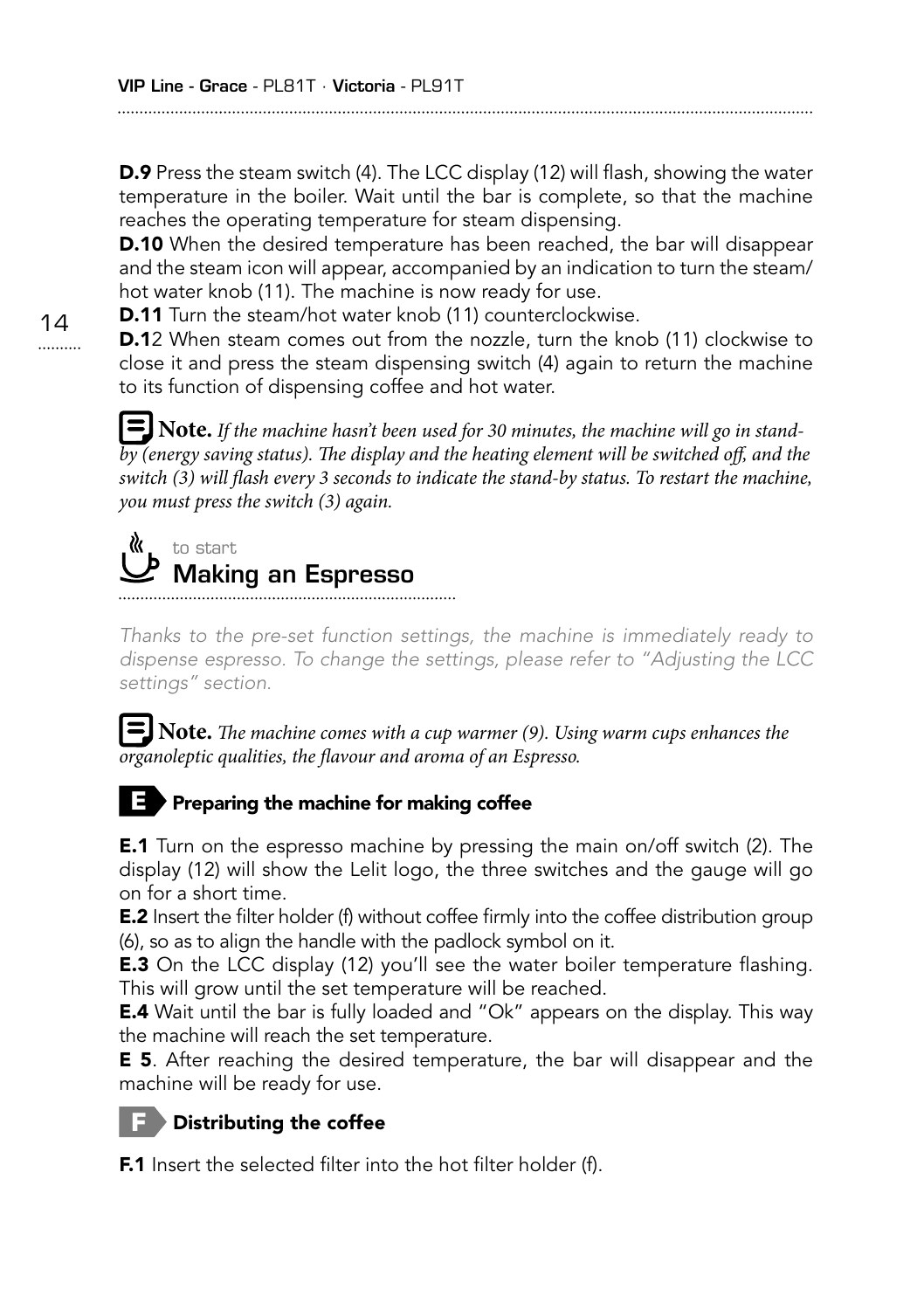F.2 Pour the desired amount of ground coffee into the filter.

 **Note.** *We suggest 7 g for one cup and 14 g for two cups.*

**F.3** Press the coffee with the tamper (a) and remove any coffee residues from the edge of the filter holder.

**F.4** Insert the filter holder (f) firmly into the coffee distribution group (6), so as to align the handle with the padlock symbol on it.

**F.5** Place one or two cups on the cup-holding grate (7), under the filter holder (f). **F.6** Press the coffee switch (3) to start dispensing. The display (12) shows a countdown in seconds.

15 .........

 **Note.** *The countdown display is only to indicate the ideal extraction time and can be modified as explained in the "Adjusting LCC settings" section.*

**F.7** When the countdown is over, the display will show "OK" but not stop the machine. Once the required amount has been dispensed, press the switch (3) to stop dispensing coffee.

F.8 Remove the filter holder (f), empty out the coffee grounds and clean thoroughly with a damp cloth.

 **Caution.** *The filter holder must not be removed before coffee brewing is completed.*

 **Note.** *To prepare a good espresso, the coffee pump pressure gauge (10) must be in the green zone, while dispensing is in progress.*



Steam and hot water

*The device is equipped with a steam/hot water wand that can foam the milk to perfection, producing the creamy and compact foam that is the mark of the real cappuccino.*

### **G** Preparing the coffee machine

G.1 Press the steam switch (4). The LCC display (12) will flash, showing the water temperature in the boiler. Wait until the bar is complete, so that the machine reaches the operating temperature for steam dispensing.

**G.2** When the desired temperature is reached, the bar will disappear and the steam icon will appear, accompanied by an indication to turn the steam/hot water dispensing knob (11). The machine is now ready for use.

 **Caution.** *Never place your hands or other body parts under the steam/hot water wand. Risk of scalding.*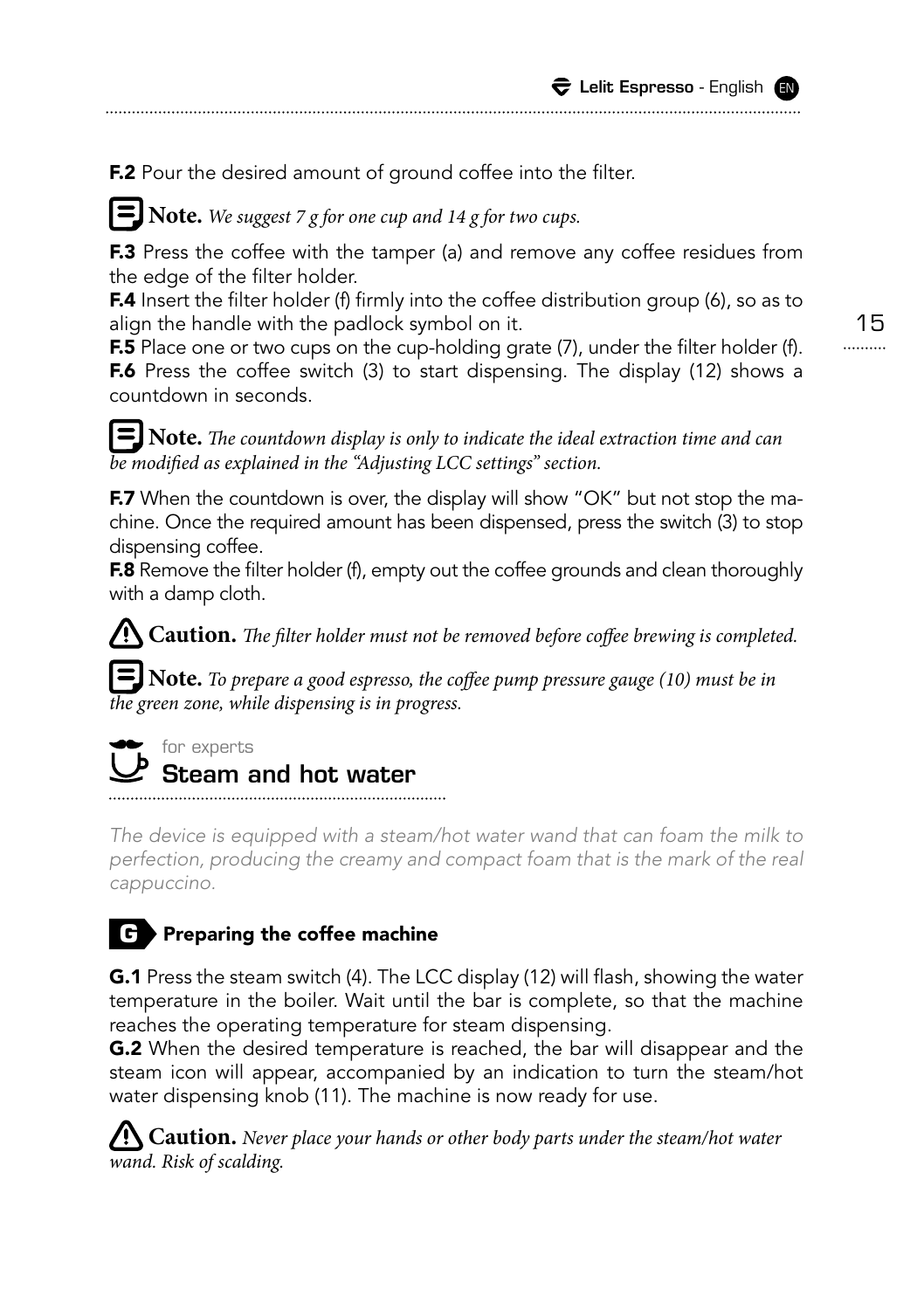### **H** Steam distribution

H.1 Open the knob (11) counterclockwise with the steam / hot water wand (13) pointed at the cup-holding grate (7) and release the initial amount of water. **H.2** When steam comes out, close the knob (11), place a jug with the beverage to be foamed under the steam wand and re-open the steam/hot water knob (11). **H.3** When the desired result has been achieved, close the steam/hot water knob

(11) turning it clockwise and press the steam switch (4) to turn off the steam function.

 **Note.** *The machine, thanks to its electronic controls, returns to the coffee/water function if the steam function has not been used for a certain period.*

 **Note.** *See chapter 06 "The art of Espresso coffee" for the best way to froth milk.*

 **Caution.** *Clean the steam/hot water wand (13) after every use by pointing the steam wand to the cup-holding grate and dispensing some steam. Thoroughly clean the wand (13) with a sponge or clean cloth. In the chapter "Cleaning and maintenance", you will find all the necessary advice.*

### **I** Hot water distribution

I.1 Press the hot water switch (5). The pump starts and the water icon appears on the display (12), accompanied by the indication to rotate the steam/hot water knob (11).

I.2 Place a jug under the steam / hot water wand (13) and open the knob (11) counterclockwise until you reach the desired amount.

I.3 When the desired amount has been reached, close the knob (11) clockwise and press the hot water switch (5) to stop the function.

### **Note.** *The machine is equipped with an electronic control that stops the water function after a pre-determined time. To withdraw more water, repeat the "Hot water distribution" operation.*

**for experts** 

# Adjusting the LCC settings

*The LCC - Lelit Control Center (12) has pre-set default settings. Here you can learn how to adjust them.*



**J.1** Press the "-" button to enter settings mode, and scroll through the menu.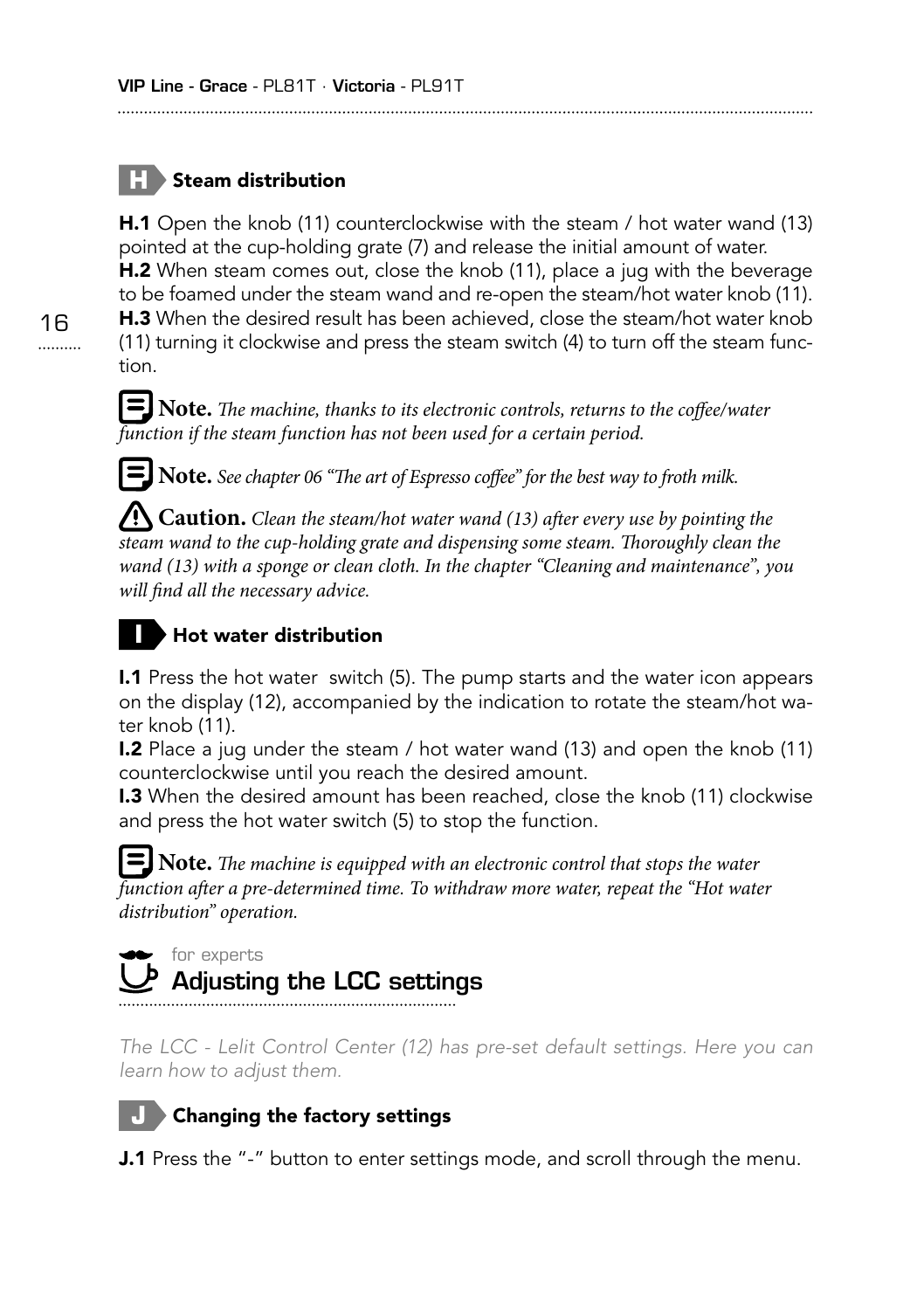J.2 Press "+" to change the setting. The setting flashes. J.3 Change its value and/or state by using the "-" and "+" buttons. J.4 Three seconds after the last press of a button, LCC stores the data and exits from settings mode.

. . . . . . . . . . . . . . . . . . . .

 **Note.** *Converting the temperature: press "+" and "-" buttons at the same time for about 3 seconds. When the display shows "C-F", release both buttons and afterwards press the button "+" to convert the temperature from Celsius degrees to Fahrenheit degrees. About 3 seconds after the last button has been pressed, the setting will be saved.*

17 .........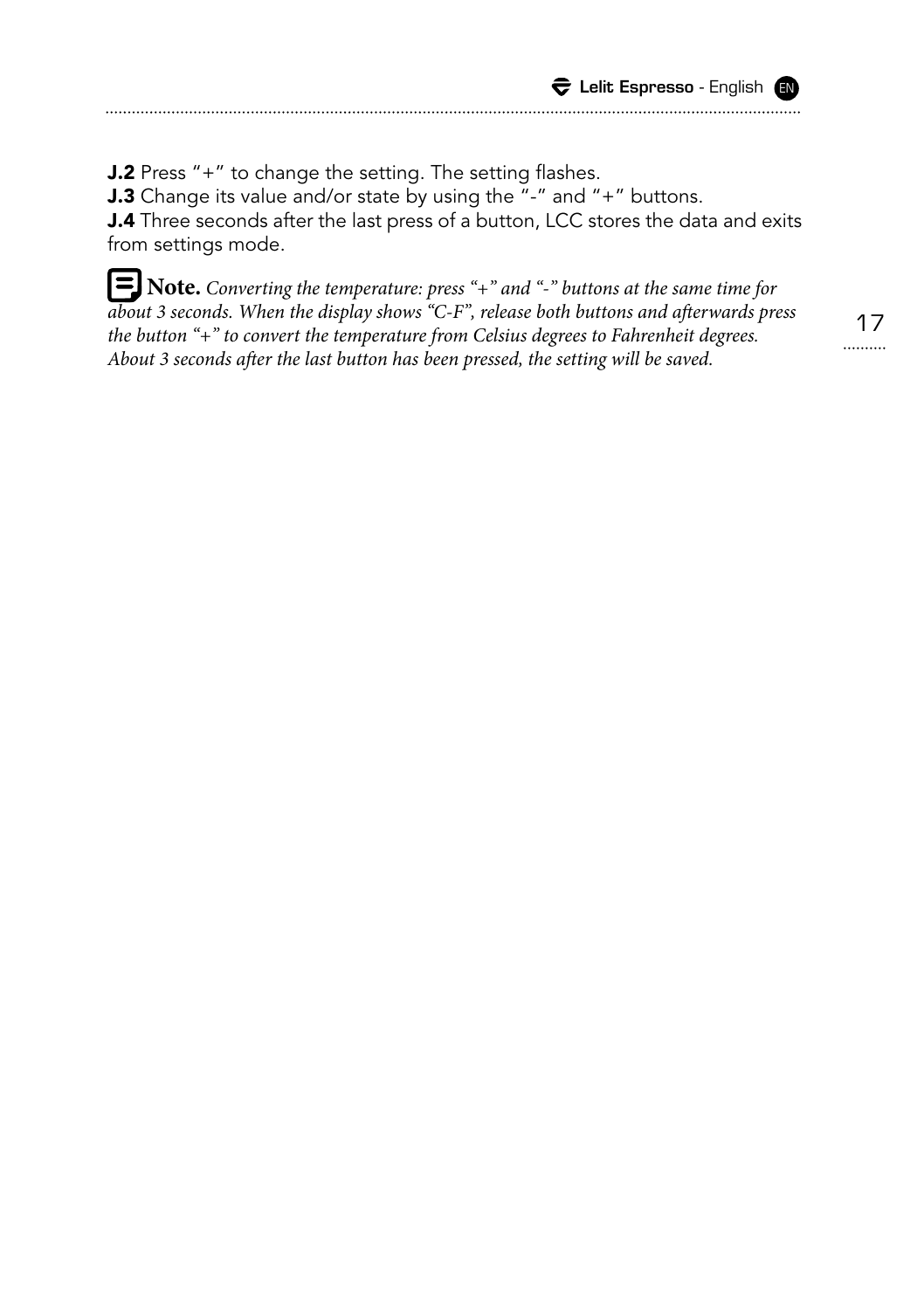# 06. **The art of Espresso coffee**

18 ......... Contrary to what you might think, making a perfect Espresso is not that easy. It takes experience, ability, passion and a little bit of curiosity. In this paragraph we would like to share with you some of the basic rules for making a perfect cup of Espresso.

Suggested doses: Ristretto (Strong) about 20 ml – Espresso about 30 ml – Lungo (Long) about 60 ml.

### The "5 M's"

If you want to make perfect Espressos, you should start by ensuring the five essential factors which turn a simple cup of coffee into an Espresso for connoisseurs! These are the "5 M's"; in Italian: *miscela* (blend), *macinatura* (grinding), *macchina* (machine), *manualità* (skill) and *manutenzione* (maintenance).

### 1- Miscela (Blend)

Good Espressos are always made with a good blend of coffee. An Espresso with the right taste requires a blend of two types of coffee, Arabica and Robusta. The first gives the coffee its delicate aroma and the right amount of acidity, while the second type gives it its full taste, body and cream. The quantities depend on your own taste. Try out different combinations until you find the blend you like best!

### 2- Macinatura (Grinding)

The grinder is a must for making good Espresso. Coffee should always be ground just before it is used so that it preserves its taste and aroma. The Lelit grinders let you adjust the grinding level to suit the coffee blend in order to establish the correct extraction time and amount of cream.

### 3- Macchina espresso (Espresso machine)

Lelit machines are designed and built so that the water temperature can be adjusted to suit your needs. In addition, setting this variable correctly will allow you to extract from the ground coffee, not only the soluble substances that give it taste, but also the non-soluble ones that give body and flavour to your coffee.

### 4- Manualità (Skill)

Half of the result depends on how you use the machine. A passionate expert is an essential part of the Espresso production chain and can enhance the result to bring additional value to the final product. Passion and practice are, therefore, the secrets to learning how to use the machine. You can experiment with different blends of coffee, grinding,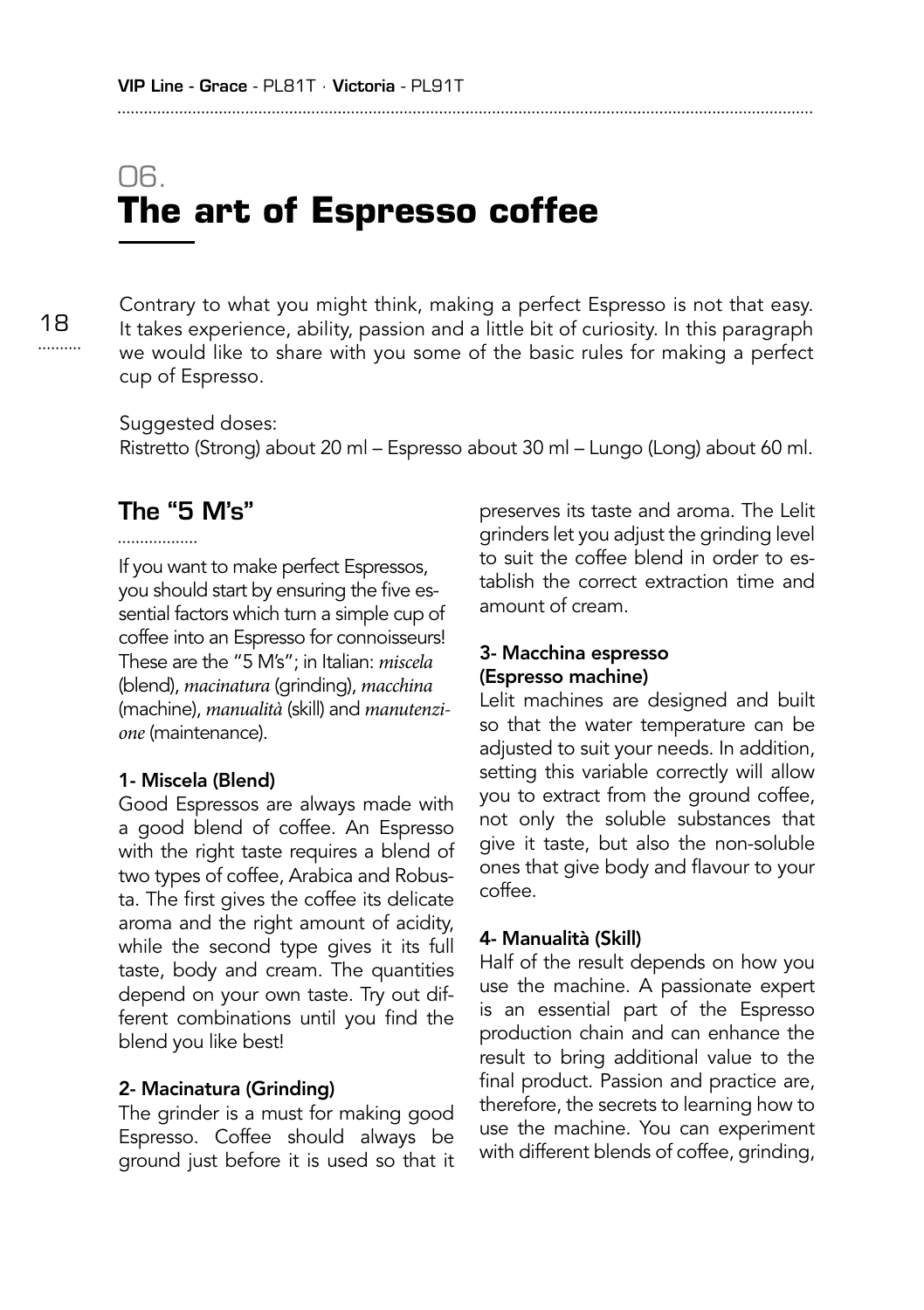pressing, water temperature and pressure, not just to make an Espresso, but to make the one that is just right for you.

### 5- Manutenzione (Maintenance)

Daily maintenance, scheduled maintenance and care of the machine will ensure the quality of the beverage and the durability of the product you have purchased. A clean machine says a lot about your passion for coffee making.

### Coffee varieties

The choice of the blend is an essential factor for making the ideal coffee for your taste. There are a lot of different varieties of coffee blends on the market to choose from. The differences in flavour, aroma and texture depend on the quantities of the two varieties of coffee that make the blend.

### Arabica

This is a sweeter and more delicate variety of coffee, with a rich aroma and cream that is very thin, dense and compact.



### **Arabica**

It is grown between 900/2000m Rich aroma. **Caffeine between 0.9 ~ 1.7%**

### Robusta

This variety is woody, bitter, fullbodied and spicy, with little aroma. Its cream is more frothy and grey.



19

No variety of coffee can make an ideal Espresso on its own.

The perfect Espresso has a top layer of cream 2-3 mm thick, a nut brown to dark brown colour, with reddish tinges and light streaks, a harmonious flavour, a strong, balanced aroma and a sweet, long-lasting aftertaste.

It has a strong aroma with notes of flowers, fruits, toast and chocolate. These sensations can last just a moment or can persist for a few minutes in your mouth. The taste is round and well structured. The acid and bitter perceptions are well balanced whereas there is little or no astringency.

The ideal parameters to obtain this type of coffee are:

*7 ± 0,5 g. of ground coffee.*

*25 seconds to brew 30 ml.* 

blend you like best!

*88 / 92°C when brewing and 80°C in the cup.* 

*8 /10 bar pressure during extraction.*

Even Arabica blends often contain a small amount of Robusta, which is necessary to enhance the cream and add aroma and body to the espresso. Blends made for coffee bars usually contain 20% Robusta but in southern Italy, where they prefer a stronger taste, the percentage can reach 40-50%. At the end of the day, it's just a matter of taste…Experiment until you find the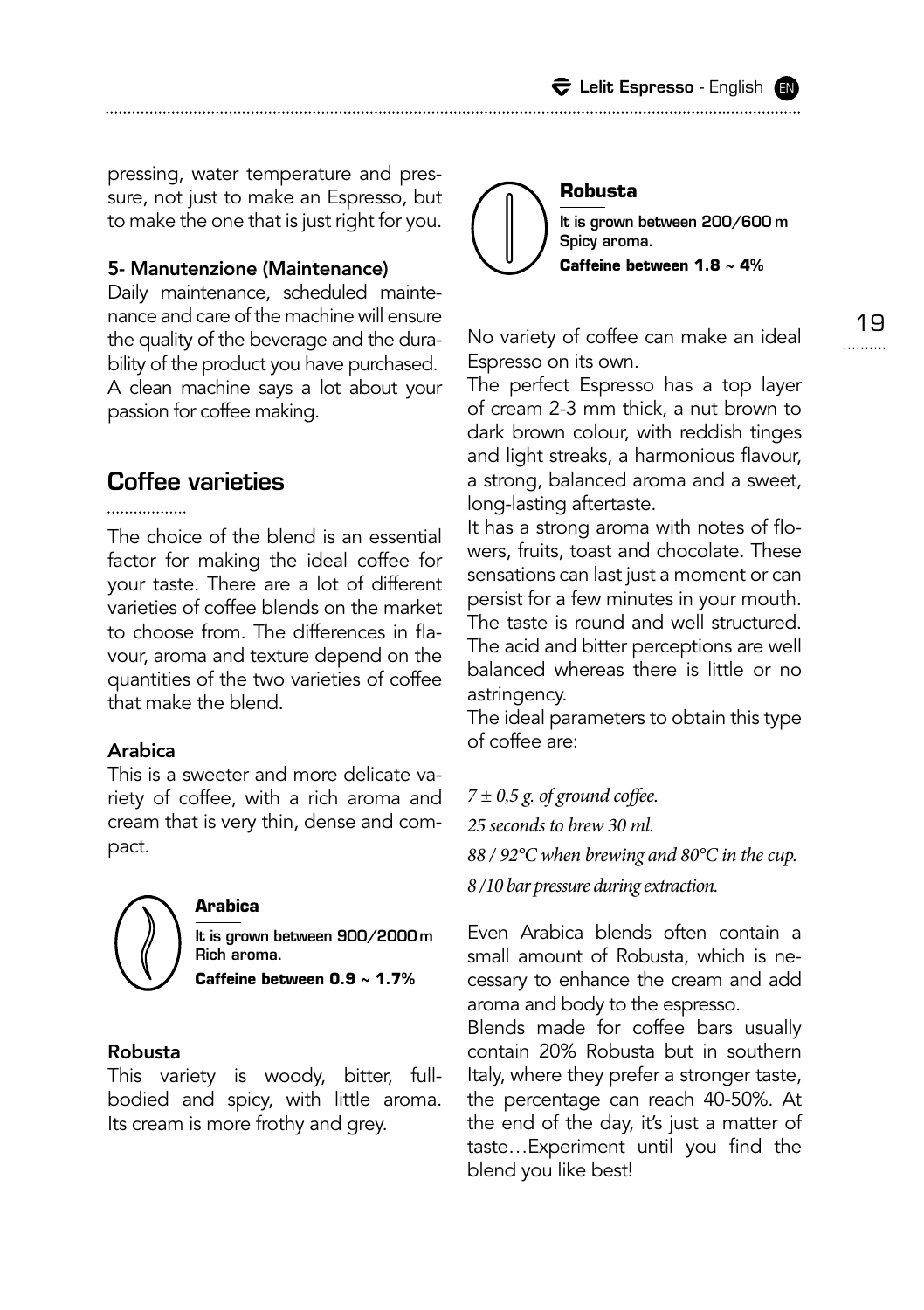### **Cappuccinos**

### ............

There's nothing better than a cappuccino to start your day. Although they are made and served everywhere, few people know how to make one properly.

Making the coffee is only part of this complex procedure. The froth often creates major problems, but thanks to the steam wand on our machine, with a few suggestions and a little practice you'll soon be making cappuccinos just like in the coffee bars!

### Milk and jug

You need 100 ml of milk to make a cappuccino.



Fresh whole milk provides a smoother, creamier and tastier froth. Milk will not froth at over 65°C, so cold milk from the fridge should be used to allow more time for it to froth. The best jug, on the other hand, is one made of stainless steel, provided with a spout, such as Lelit models (codes PL101 PL102-not included).

The level of milk should never exceed half the volume of the jug.

### Frothing the milk

Before using the steam wand, some steam should be released for about two seconds, as it always contains some water due to condensation.



Insert the wand so that the end of the nozzle is near the side of the jug (pretend you have split the top section into four parts and insert the nozzle into one of them) and about one centimetre below the surface of the milk. Since the milk will start to expand in volume, you will have to gradually lower the jug so that the nozzle is always kept immersed at the same depth. This process is complete when the milk reaches a temperature of about 37°C, or when you can feel the warmth with your hand. You can use the thermometer too (code PL107 - not included).

### Processing the milk

This phase is very important to make the cream thick, with a fine texture and a shiny surface.

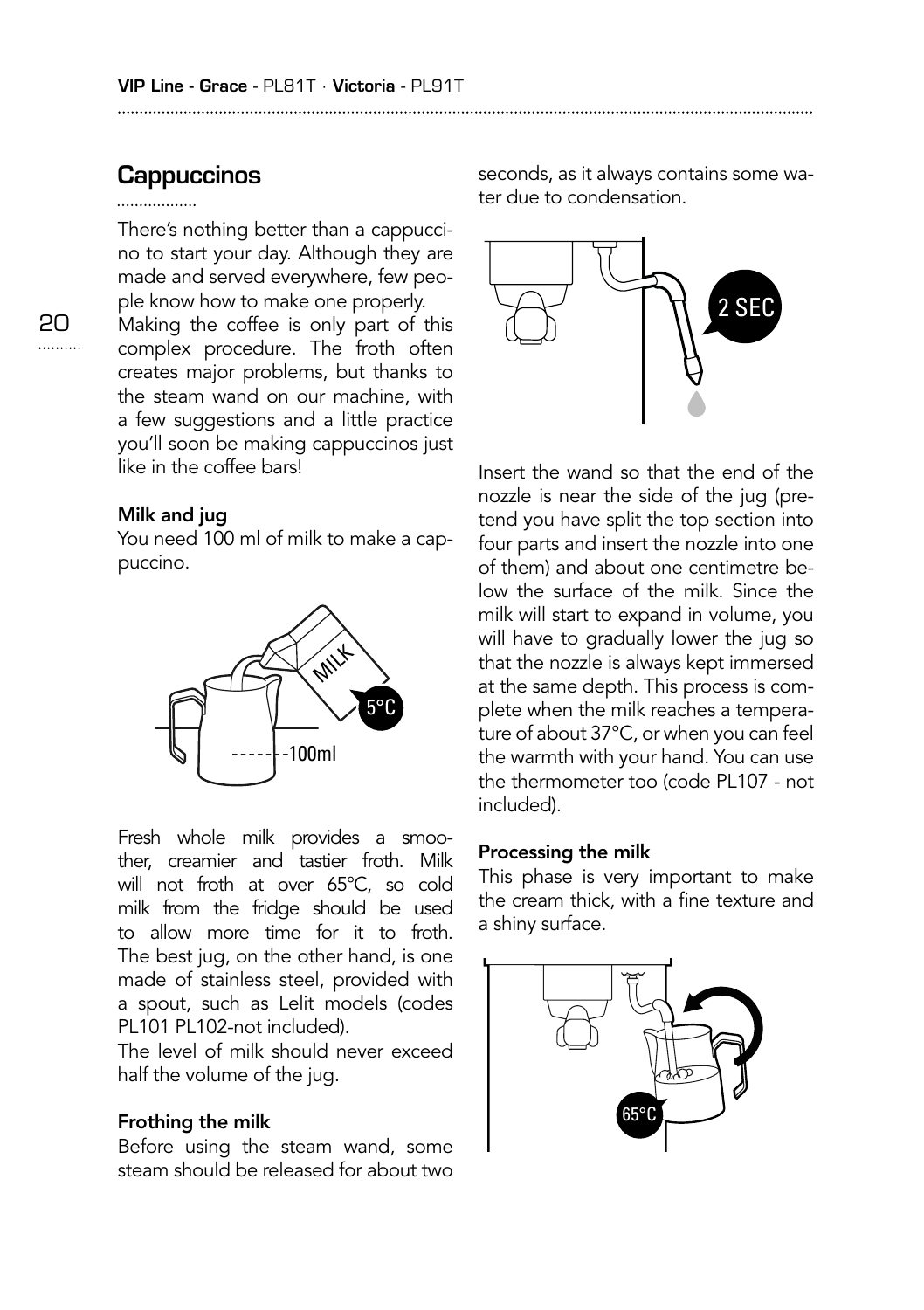$\bigtriangledown$  Lelit Espresso - English  $\bigcirc$ 

Insert the wand all the way down and tilt the jug to create a vortex. Heat the milk to the desired temperature, without ex ceeding 65°C. *Close the steam* .

Prepare the milk by first tapping the jug on the countertop to remove any air bubbles and then rotating it to keep the milk and froth well amalgamated. The final result should be a smooth, creamy surface without any bubbles.

### Pouring the milk

You should leave the milk to settle for a least half a minute, so we suggest you always prepare it before making the coffee. The doses for a cappuccino should be one part Espresso and two equal parts of milk and froth.



Clean the steam wand with a damp cloth.



To see the tutorial, please scan the QR-Code.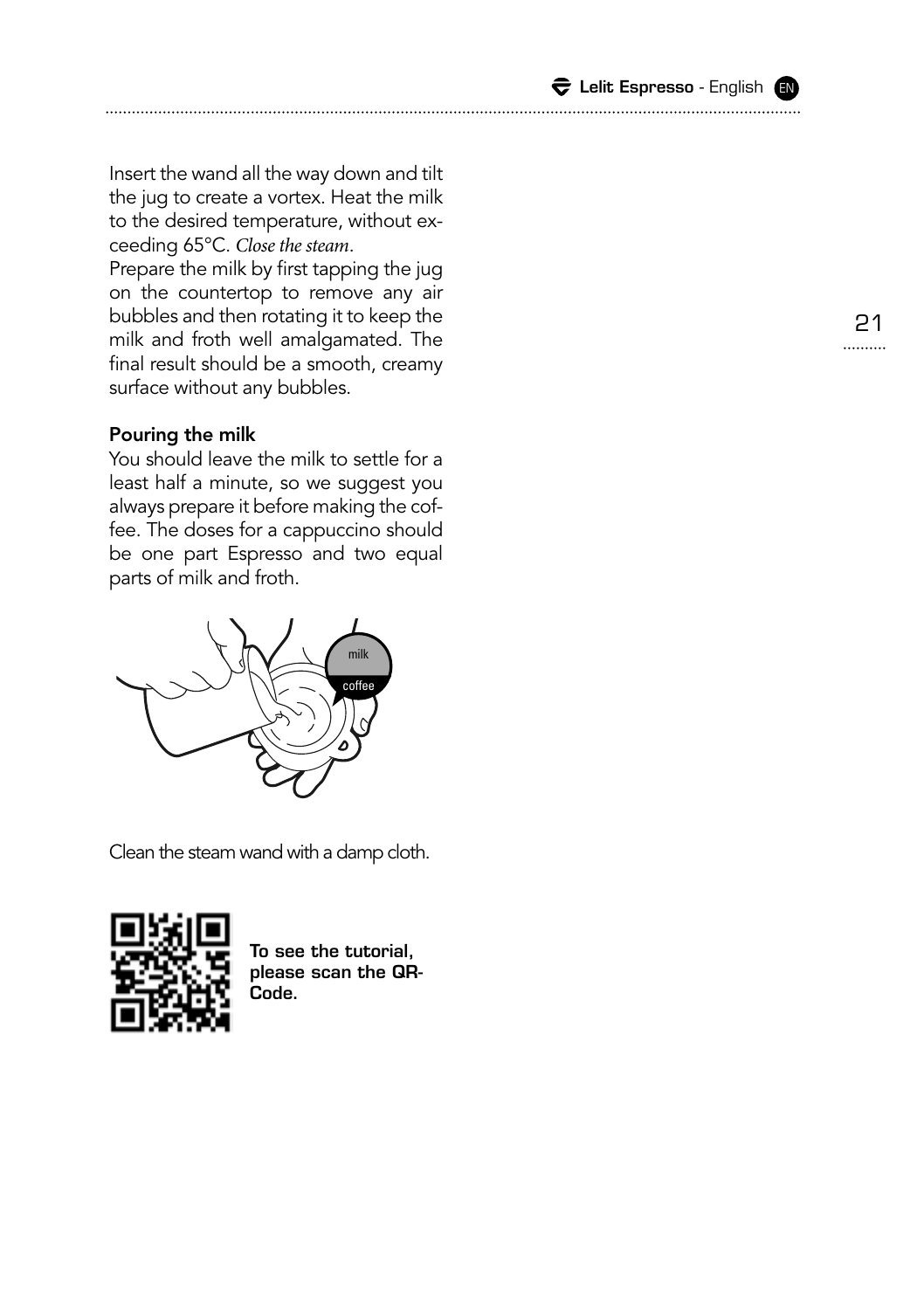# 07. **Cleaning and maintenance**

Cleaning and maintenance of the machine are essential for the quality of the coffee and the durability of the appliance.

### **Cleaning**

The machine must be cleaned at least once a week.

Before starting, remove the plug from the electrical outlet and allow the machine to cool.

Use a soft cloth, preferably microfiber, like the Lelit cloth (code MC972 - not included), and moisten it with plain water. Do not use abrasive detergents and do not immerse the machine in water.



For thorough maintenance, we suggest you use the Lelit brush (code PL106 - not included), which will help you clean the nozzles and the spaces between the ga-skets more effectively, removing stains and coffee residues from even the smallest cracks.

Warm running water can be used to clean the removable parts of the machine. The filters and filter holder should never be washed in a dishwasher.

There is no need to clean the filters after each use, but just to ensure they are not clogged.

However, to ensure the best performance from your machine, it is essential to thoroughly clean the steam wand and filter holder after each use.



The filter holder should be cleaned to remove the greasy coffee residues that can negatively affect the taste of your espresso.

Wash the exterior part of the steam wand with a damp cloth and release a little steam to remove any milk residues from inside the tube, as these could obstruct the steam output, making it more difficult to froth milk properly.

### Descaling the machine

Use of the machine creates a natural formation of lime scale, over a time period depending on how frequently the machine is used and on the hardness of the water.

Lime scale deposits can obstruct the tubes and decrease the brewing temperature, altering the quality of the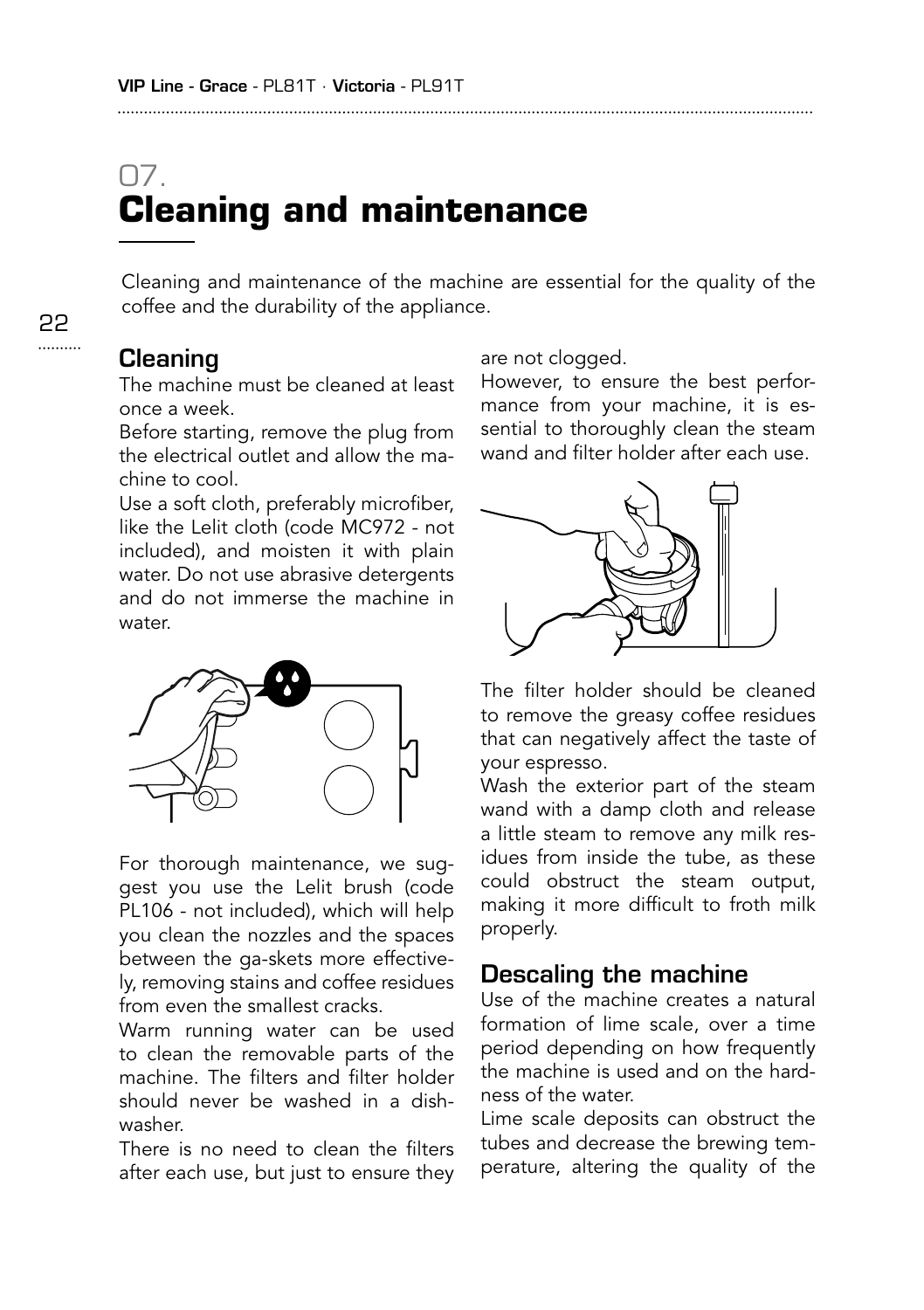coffee and reducing the lifetime of your machine.



To avoid the formation of limescale, which can also deposit in the internal circuits, we recommend the use of our Lelit resin filter to soften the water. Please insert the filter in the tank following the instructions on the packaging. The filter purifies the water from the calcium and magnesium salts which are deposited to form lime scale and affect the taste of your coffee. Remember that the filter loses its effectiveness after a certain number of gallons treated, so replace it periodically. Instructions for the use and replacement of the filter are given on the box.

To avoid any possibility of damaging the machine's components, ADD ONLY NATURAL DESCALING PROD-UCTS INTO THE WATER TANK.



Watch the tutorial to understand how the water softener filters work.

### **Backflushing**

It is advisable to backflush the machine once a month (washing the operational parts used during brewing) using the blind filter supplied (d) and the Lelit detergent sachets (code PL103 - not included).



23<br>--------

In order to backflush, follow these instructions:

a) Insert the blind filter (d) provided into the holder (f).

b) Pour 3/5gr of detergent inside the blind filter (d).

c) Insert the filter holder (f) firmly into the coffee distribution group (6), so as to align the handle with the padlock symbol on it.

d) Keep the switch (3) pressed and press the hot water switch (5) within 2 seconds.

e) The LCC display (12) will show a flashing drop and the two switches will keep flashing until the procedure is finished.

f) When the procedure is finished, the display (12) returns to its normal status.

g) Remove the filter holder (f), press the coffee switch (3) to start the water distribution and rinse the filterholder using the hot water that comes out of the coffee group; stop the water di-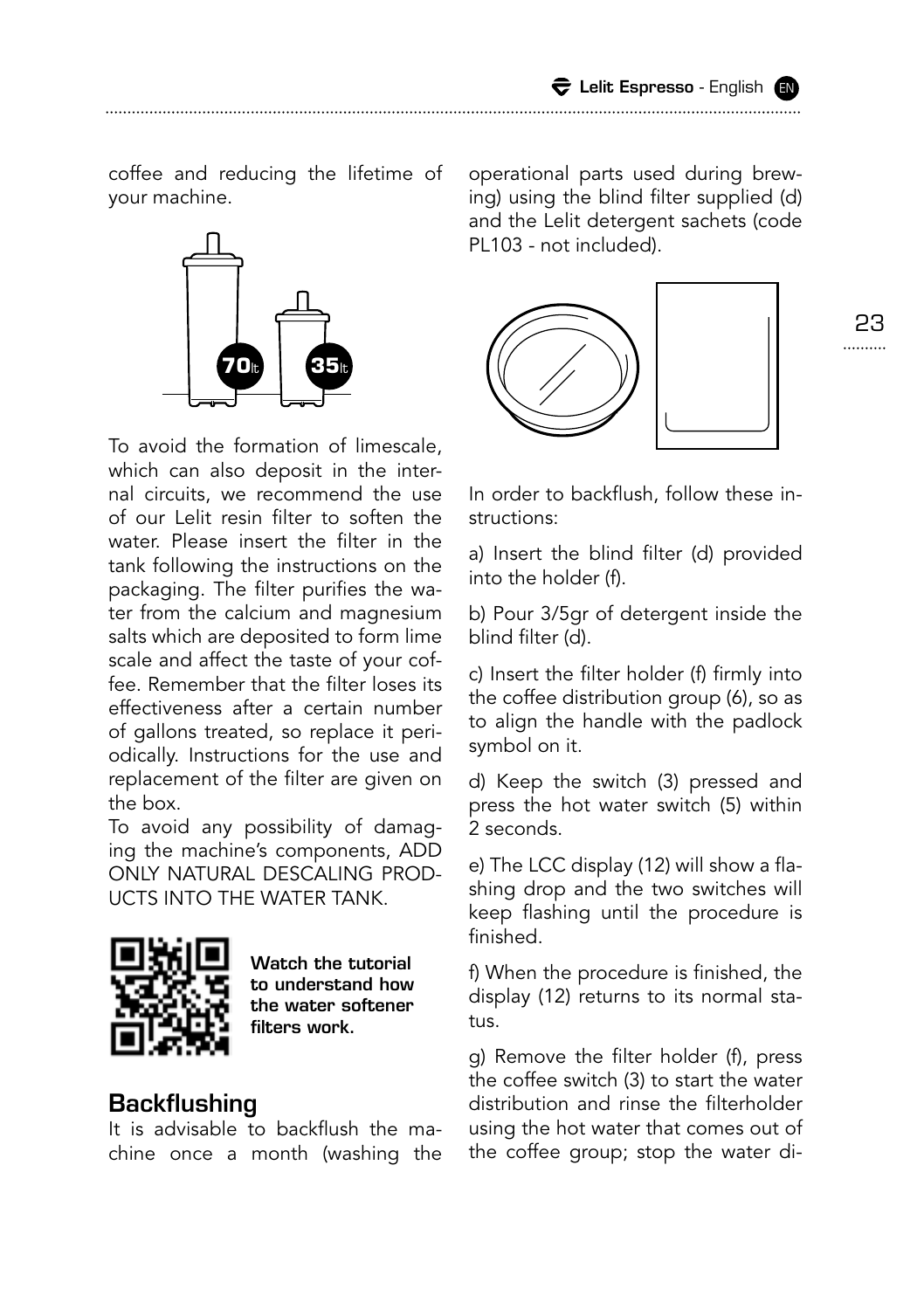stribution by pressing the coffee switch (3) again.

h) Use the brush (code PL106 – not included) to clean the coffee group (6), the group gasket and the fixing rims of the group. Use a damp cloth to eliminate the coffee powder rests.

24 .........

i) To rinse, fix the filterholder (f) into the coffee group (6) and repeat the operations described under points d), e), f), without using the detergent.

j) Remove the filter holder and the blind filter from it.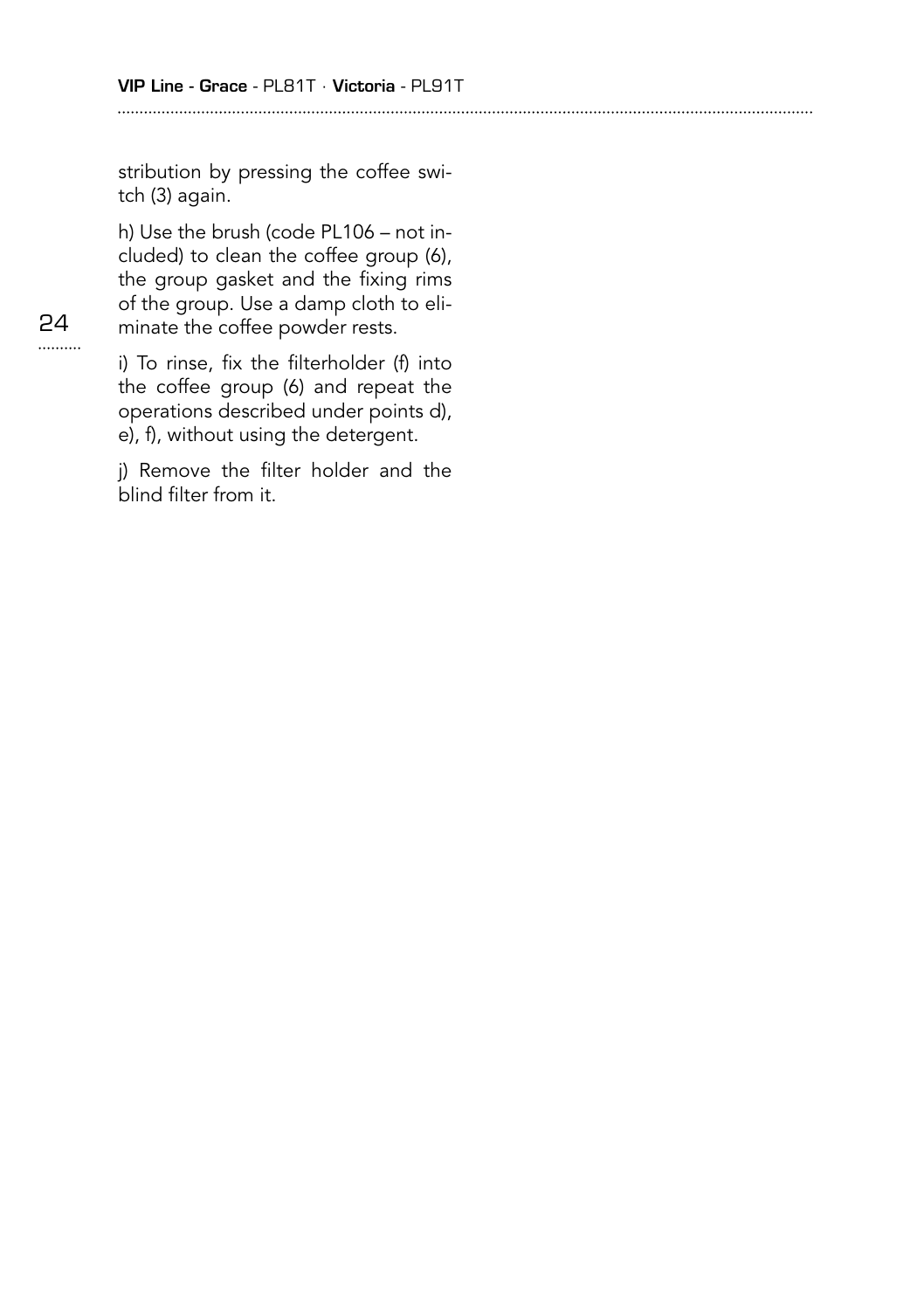# 08. **Solving the most common problems**

We recommend careful reading of this guide in order to solve the most common problems before referring to an authorised service centre.

### **The coffee is too cold when dispensed** 1

| The machine has not reached its operating | $\pm$ Follow the instructions in the "Making an $\pm$ |
|-------------------------------------------|-------------------------------------------------------|
| temperature yet.                          | Espresso" paragraph.                                  |
| The filter holder has not been heated     | Follow the instructions in the paragraph              |
| adequately.                               | "Switch on the machine."                              |

### **The coffee is dispensed too quickly and without cream** 2

| The grind is too coarse.                | Grind the coffee more finely.  |
|-----------------------------------------|--------------------------------|
| The quantity of coffee is insufficient. | Increase the amount of coffee. |
| The coffee has not been pressed enough. | Press coffee more firmly.      |
| The coffee used is old or unsuitable.   | Replace the coffee.            |

### **The coffee is not dispensed or is only dispensed in drops** 3

| The grind is too fine.                | Grind the coffee more coarsely.                                 |
|---------------------------------------|-----------------------------------------------------------------|
| The amount of coffee is too much.     | Decrease the amount of coffee.                                  |
| The coffee has been pressed too much. | Press the coffee less.                                          |
| The distribution group is clogged.    | Run a backflush, see the "Cleaning and<br>Maintenance" section. |

### **The LCC does not light up and the machine does not work** 4

| The plugs of the power cable are not inserted insert the power cord plugs into their |                                   |
|--------------------------------------------------------------------------------------|-----------------------------------|
| correctly.                                                                           | respective sockets correctly.     |
| The power cable is damaged.                                                          | $\pm$ Contact the service centre. |

### **The machine does not dispense steam** 5

| The hole at the end of the steam/hot water | $\blacksquare$ Free the hole with the aid of a needle. |
|--------------------------------------------|--------------------------------------------------------|
| wand is obstructed.                        |                                                        |

### **The power is on, but the set temperature is not reached.** 6

| The circuit breaker is interrupted. | $\pm$ Contact the service centre. |
|-------------------------------------|-----------------------------------|
| The LCC is not working.             | $\pm$ Contact the service centre. |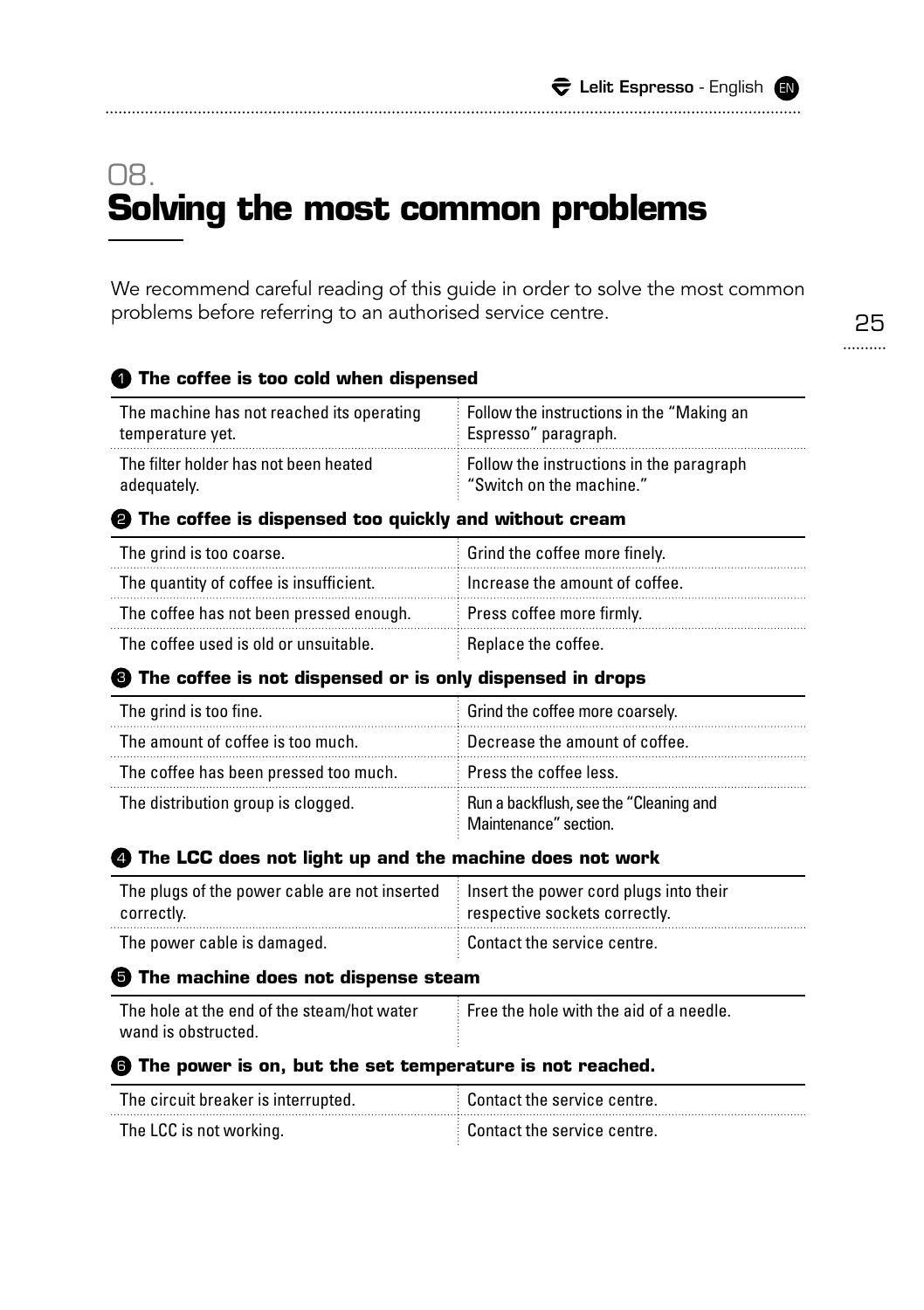| There is no water into the tank.                                                                  | On the display the following icon appears:                                                                                     |
|---------------------------------------------------------------------------------------------------|--------------------------------------------------------------------------------------------------------------------------------|
|                                                                                                   | Remove the water tank from its housing. Fill<br>the tank with water at room temperature.<br>Reposition the tank in the housing |
| The temperature probe is in short circuit, all<br>the machine functions will be disabled.         | On the display the following icon appears:                                                                                     |
|                                                                                                   | Contact the service center                                                                                                     |
| The temperature probe is faulty or<br>disconnected all the machine functions will be<br>disabled. | On the display the following icon appears:                                                                                     |

### Contact the service center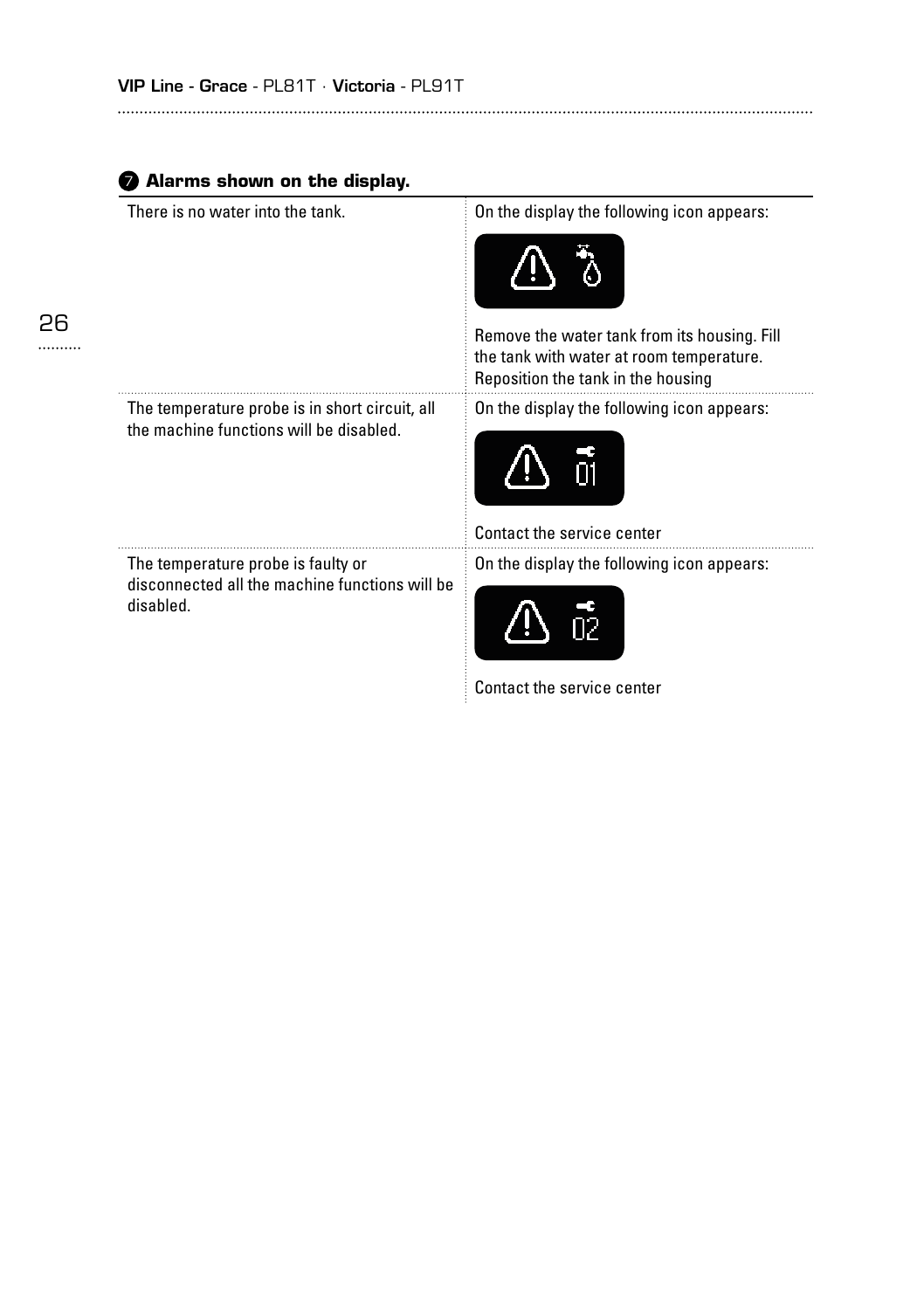|  |  |  | $\widehat{\boldsymbol{\nabla}}$ Lelit Espresso - English (EN |  |  |
|--|--|--|--------------------------------------------------------------|--|--|
|--|--|--|--------------------------------------------------------------|--|--|

# 09. **Warranty terms**

### Legal warranty

This product is covered by the warran ty laws valid in the country where the product has been sold; specific information about the warranty terms can be given by the seller or by the importer in the country where the product has been purchased. The seller or importer is completely responsible for the product.

The importer is completely responsi ble also for the fulfillment of the laws in force in the country where the importer distributes the product, including the correct disposal of the product at the end of its working life.

Inside the European countries the laws in force are the national laws imple menting the EC Directive 44/99/CE.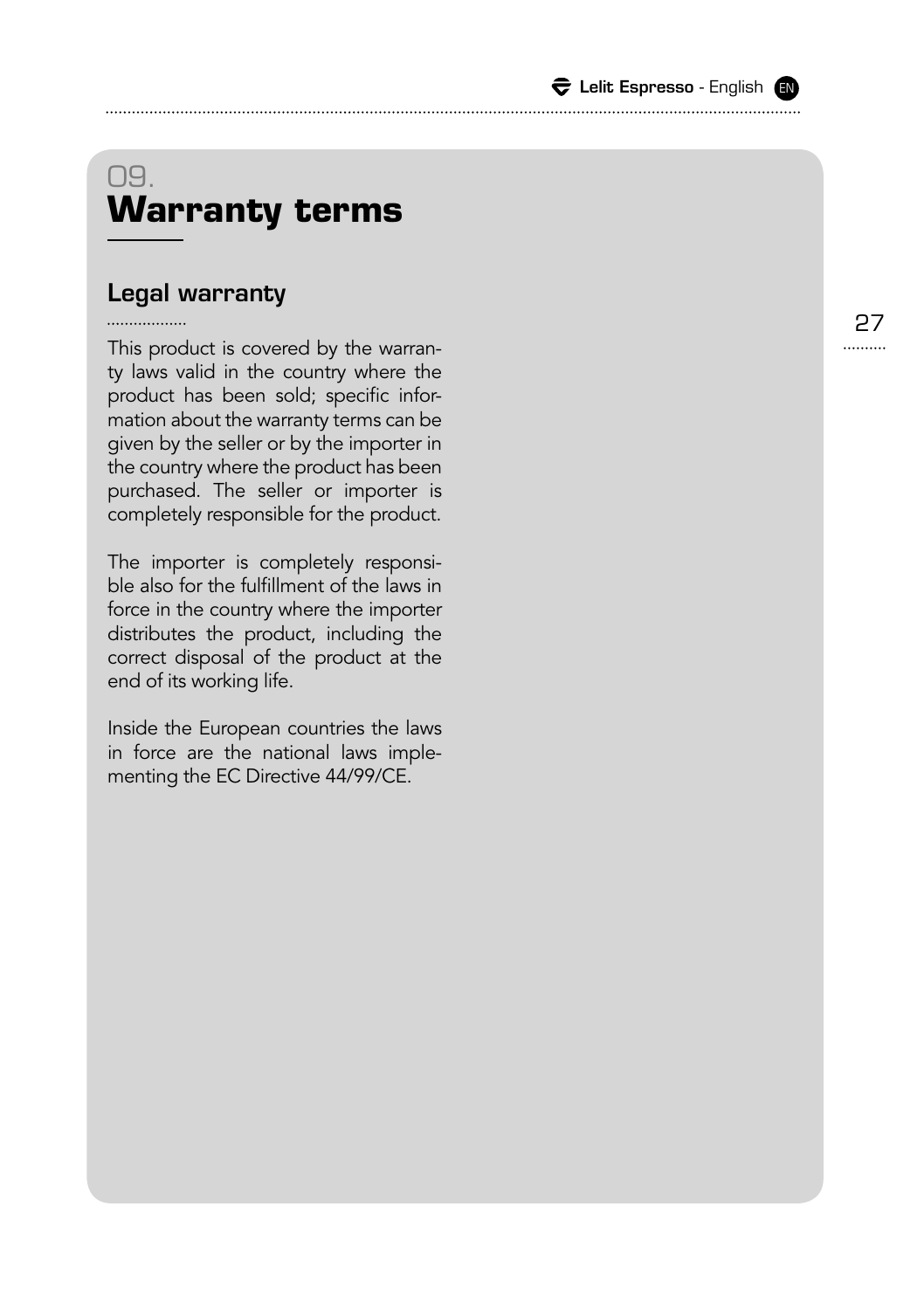

### **IMPORTANT INFORMATION**

*For the correct disposal of the product in accordance with EU DI-RECTIVE 2002/96/EC and with Legislative Decree no. 151 of 25 July 2005. At the end of its working life, the product must not be disposed of as urban waste. It must be taken to a special authorised differential waste collection centre or to a dealer providing this service. Disposing of a household appliance separately avoids possible negative consequences for the environment and health caused by improper disposal and enables recovery of the materials it contains, with significant savings in energy and resources. The product is marked with a crossed-out wheelie bin as a reminder of the need to dispose of household appliances separately.*



### **EC DECLARATION OF CONFORMITY**

*Gemme Italian Producers srl declares under its own responsibility that the product: Coffee machine type: PL81T - PL91T to which this declaration relates conforms to the following standards: EN 60335/1 - EN 60335/2/15 - EN 61000/3/2 - EN 55014 pursuant to directives: 2014/35/UE - 2014/30/UE*

*NB: This declaration is null and void should the machine be modified without our specific authorisation. Castegnato, 01/10/2015 - Managing Director*

*Gemme Italian Producers srl 25045 Castegnato (Bs)*

 $\mathcal{S\!u/$